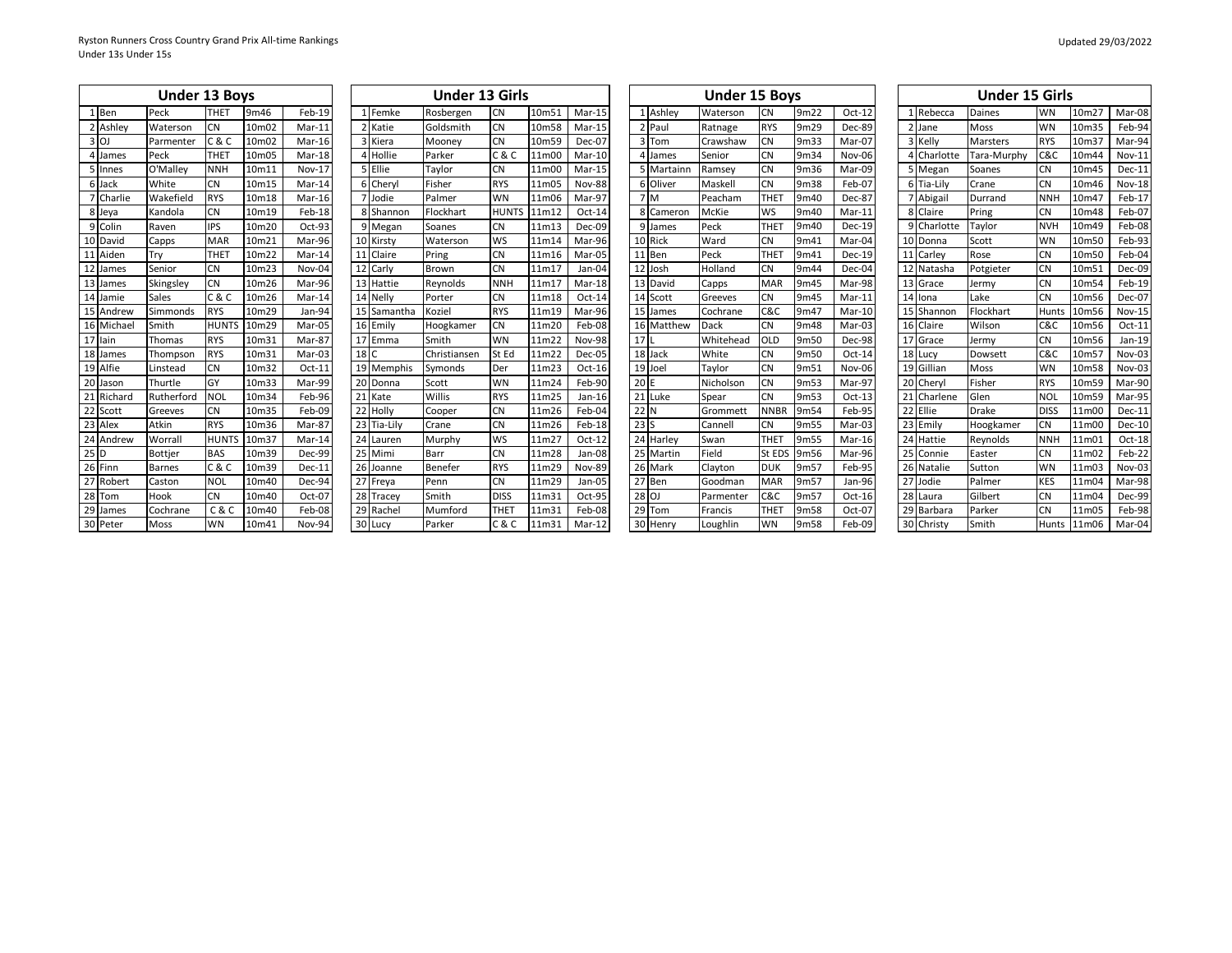|            | Under 17 Boys 5km |            |       |          |  |             | Under 17 Boys 4.5km |            |       |               |               | Under 17 Boys 6.5km |            |       |        |
|------------|-------------------|------------|-------|----------|--|-------------|---------------------|------------|-------|---------------|---------------|---------------------|------------|-------|--------|
| 1 Paul     | Ratnage           | Ryston     | 15m17 | Feb-90   |  | 1 James     | Robinson            | <b>WN</b>  | 14m15 | <b>Nov-07</b> | 1 James       | Robinson            | <b>WN</b>  | 20m05 | Dec-07 |
| 2 James    | Robinson          | W Norfolk  | 15m36 | Oct-06   |  | 2 Rick      | Ward                | <b>CN</b>  | 14m17 | Jan-05        | 2 Rick        | Ward                | <b>CN</b>  | 21m06 | Dec-05 |
| 3 Ben      | Whitworth         | Oldham     | 15m43 | Dec-98   |  | 3 Greg      | Billington          | U/A        | 14m23 | Nov-05        | 3 Ashley      | Hallums             | <b>DER</b> | 21m09 | Dec-05 |
| 4 Scott    | Greeves           | <b>CN</b>  | 15m45 | $Jan-12$ |  | 4 Matthew   | Dack                | <b>CN</b>  | 14m43 | Jan-05        | 4 Stuart      | Huntington          | <b>CN</b>  | 21m10 | Dec-05 |
| 5 James    | Jackson           | <b>CN</b>  | 15m46 | Oct-08   |  | 5 Ben       | Whitworth           | <b>OLD</b> | 14m44 | <b>Nov-99</b> | 5 Sean        | Watson              | <b>CN</b>  | 21m13 | Dec-11 |
| 6 Rick     | Ward              | <b>CN</b>  | 15m47 | Oct-05   |  | 6 Ashley    | <b>Hallums</b>      | <b>DER</b> | 14m44 | Feb-06        | 6 James       | Jackson             | <b>CN</b>  | 21m20 | Dec-07 |
| 7 Steven   | Peck              | W Norfolk  | 15m48 | Feb-92   |  | 7 Oliver    | Maskell             | <b>CN</b>  | 14m53 | Feb-09        | 7 Scott       | Greeves             | <b>CN</b>  | 21m35 | Dec-11 |
| 8 lan      | Westgate          | <b>NOL</b> | 15m48 | Oct-93   |  | 8 James     | Jackson             | <b>CN</b>  | 14m54 | Feb-08        | 8 Steven      | Cannell             | <b>CN</b>  | 21m48 | Mar-05 |
| 9 James    | Amps              | March      | 15m54 | Dec-94   |  | 9 Steven    | Cannell             | <b>CN</b>  | 14m59 | Jan-05        | 9 Daryl       | Martin              | <b>CN</b>  | 21m49 | Dec-05 |
| 10 David   | Goldspink         | Fenland    | 15m56 | Dec-88   |  | 10 Martin   | Field               | St Eds     | 15m00 | Mar-98        | 10 Tom        | Crawshaw            | <b>CN</b>  | 21m51 | Dec-07 |
| 11 Steven  | Cannell           | <b>CN</b>  | 15m56 | Feb-05   |  | 11 Daniel   | <b>Beier</b>        | <b>CN</b>  | 15m02 | Jan-00        | 11<br>Dominic | Oliver              | GY         | 21m53 | Dec-11 |
| 12 Robert  | Joy               | <b>NOL</b> | 15m57 | Oct-93   |  | 12 Tom      | Greenacre           | <b>CN</b>  | 15m07 | <b>Nov-17</b> | 12 Logan      | Smith               | <b>DER</b> | 22m02 | Mar-15 |
| 13 Sean    | Watson            | <b>CN</b>  | 16m04 | Oct-11   |  | 13 John     | Dungar              | <b>CN</b>  | 15m09 | Mar-97        | 13 Matthew    | Dack                | <b>CN</b>  | 22m03 | Dec-03 |
| 14 Charlie | Wakefield         | Ryston     | 16m04 | Oct-18   |  | 14 James    | Preston             | <b>CN</b>  | 15m09 | Feb-06        | 14 Jonathan   | Laybourn            | <b>WN</b>  | 22m04 | Dec-06 |
| 15 Tom     | Salmon            | GY         | 16m05 | Oct-95   |  | 15 Scott    | Greeves             | <b>CN</b>  | 15m11 | Nov-11        | 15 Tom        | Francis             | <b>CN</b>  | 22m07 | Dec-09 |
| 16 Tom     | Crawshaw          | <b>CN</b>  | 16m07 | Oct-07   |  | 16 Charlie  | Wakefield           | Ryston     | 15m15 | <b>Nov-19</b> | 16 Leon       | Clement             | <b>BOS</b> | 22m09 | Dec-01 |
| 17 Dominic | Oliver            | GY         | 16m10 | Jan-12   |  | 17 Mark     | Clayton             | <b>CN</b>  | 15m16 | Mar-97        | 17 Shayne     | Murray              | <b>CN</b>  | 22m19 | Dec-05 |
| 18 Daniel  | <b>Beier</b>      | <b>CN</b>  | 16m14 | Dec-99   |  | 18 Jonathan | Laybourn            | <b>WN</b>  | 15m16 | Nov-06        | 18 Tom        | Greenacre           | <b>CN</b>  | 22m21 | Dec-17 |
| 19 Martin  | Field             | St Eds     | 16m19 | Oct-97   |  | 19 Sean     | Watson              | <b>CN</b>  | 15m21 | $Nov-12$      | 19 Oliver     | Maskell             | <b>CN</b>  | 22m26 | Mar-05 |
| 20 Shayne  | Murray            | <b>CN</b>  | 16m22 | Jan-06   |  | 20 Ben      | Stratton            | <b>CN</b>  | 15m22 | $Feb-10$      | 20 James      | Preston             | <b>CN</b>  | 22m33 | Mar-06 |
|            |                   |            |       |          |  |             |                     |            |       |               |               |                     |            |       |        |

|             | Under 17 Girls 5km |            |       |          |  |             | Under 17 Girls 4.5km |             |       |               |              | Under 17 Girls 6.5km |            |       |               |
|-------------|--------------------|------------|-------|----------|--|-------------|----------------------|-------------|-------|---------------|--------------|----------------------|------------|-------|---------------|
| 1 Ruth      | Senior             | <b>CN</b>  | 17m45 | $Oct-04$ |  | 1 Danni     | Nimmock              | <b>CN</b>   | 16m19 | $Jan-07$      | . ICharlotte | Taylor               | <b>NVH</b> | 22m41 | Dec-10        |
| :IDanni     | Nimmock            | <b>CN</b>  | 17m50 | Jan-07   |  | 2 Claire    | Pring                | <b>CN</b>   | 16m27 | Feb-08        | 2 Claire     | Pring                | <b>CN</b>  | 23m35 | <b>Dec-07</b> |
| 3 Carley    | Rose               | <b>CN</b>  | 17m55 | Jan-06   |  | 3 Ruth      | Senior               | <b>CN</b>   | 16m31 | Jan-05        | 3 Danni      | Nimmock              | <b>CN</b>  | 23m58 | Mar-07        |
| 4 Cheryl    | Fisher             | <b>WN</b>  | 17m59 | Feb-93   |  | 4 Emily     | Clarke               | <b>CN</b>   | 16m45 | Nov-04        | 4 Ruth       | Senior               | <b>CN</b>  | 24m18 | Mar-05        |
| 5 Jane      | <b>Moss</b>        | <b>WN</b>  | 18m00 | Dec-94   |  | 5 Ilona     | Lake                 | <b>CN</b>   | 16m45 | $Feb-10$      | 5 Carley     | Rose                 | <b>CN</b>  | 24m24 | Mar-05        |
| 6 Kelly     | <b>Marsters</b>    | <b>RYS</b> | 18m00 | Dec-95   |  | 6 Carley    | Rose                 | <b>CN</b>   | 17m03 | Feb-06        | 6 Ilona      | Lake                 | <b>CN</b>  | 24m37 | Dec-09        |
| 7   Natalie | Sutton             | <b>WN</b>  | 18m07 | Jan-07   |  | 7 Hannah    | Wright               | <b>CN</b>   | 17m11 | $Nov-11$      | 7 Natasha    | Potgieter            | <b>CN</b>  | 24m43 | <b>Dec-11</b> |
| 8 Claire    | Pring              | <b>CN</b>  | 18m08 | Jan-08   |  | 8 Rosie     | Clarke               | C&C         | 17m17 | $Nov-03$      | 8 Juliette   | <b>Broster</b>       | <b>CN</b>  | 24m53 | Mar-11        |
| 9 Helen     | South              | <b>CN</b>  | 18m09 | $Dec-99$ |  | 9 Sarah     | Bailey               | St Eds      | 17m20 | $Nov-03$      | 9 Mabel      | <b>Beckett</b>       | <b>CN</b>  | 24m53 | <b>Dec-11</b> |
| 10 Ruth     | Proctor            | <b>CN</b>  | 18m10 | Dec-99   |  | 10 Helen    | South                | <b>CN</b>   | 17m25 | Mar-00        | 10 Emily     | Clarke               | <b>CN</b>  | 24m57 | Mar-05        |
| 11 Emily    | Clarke             | <b>CN</b>  | 18m21 | Oct-04   |  | 11 Gemma    | Coe                  | C&C         | 17m28 | <b>Nov-07</b> | 11 Kate      | Willis               | <b>CN</b>  | 25m03 | Dec-18        |
| 12 Anna     | Rutherford         | <b>CN</b>  | 18m25 | Feb-97   |  | 12 Carly    | Brown                | <b>CN</b>   | 17m30 | Jan-05        | 12 Natalie   | Sutton               | <b>WN</b>  | 25m03 | Dec-06        |
| 13 Gemma    | Coe                | C&C        | 18m25 | Oct-07   |  | 13 Juliette | <b>Broster</b>       | <b>CN</b>   | 17m30 | Nov-09        | 13 Debra     | <b>Brett</b>         | <b>CN</b>  | 25m17 | Dec-01        |
| 14 Rosie    | Rutherford         | <b>CN</b>  | 18m29 | Feb-97   |  | 14 Sophie   | Alden                | <b>CN</b>   | 17m32 | $Nov-13$      | 14 Annie     | Rooks                | <b>RYS</b> | 25m17 | $Mar-15$      |
| 15 Hannah   | Wright             | <b>CN</b>  | 18m29 | $Oct-11$ |  | 15 Kelly    | <b>Marsters</b>      | <b>RYS</b>  | 17m33 | <b>Nov-96</b> | 15 Emily     | Hoogkamer            | <b>CN</b>  | 25m31 | Dec-11        |
| 16 Barbara  | Parker             | <b>CN</b>  | 18m30 | Oct-98   |  | 16 Mabel    | <b>Beckett</b>       | <b>CN</b>   | 17m34 | $Feb-12$      | 16 Hollie    | Parker               | C&C        | 25m31 | Mar-12        |
| 17 Charlene | Glen               | <b>NOL</b> | 18m37 | Dec-95   |  | 17 Barbara  | Parker               | <b>CN</b>   | 17m38 | Mar-99        | 17 Ali       | <b>Bellars</b>       | <b>WN</b>  | 25m38 | Dec-01        |
| 18 Esme     | Salmon             | <b>CN</b>  | 18m44 | $Jan-11$ |  | 18 Natasha  | Potgieter            | <b>CN</b>   | 17m42 | $Nov-10$      | 18 Catherine | Lee                  | GY         | 25m48 | Dec-11        |
| 19 Melissa  | Neal               | March      | 18m57 | Dec-92   |  | 19 Tracey   | Smith                | <b>DISS</b> | 17m48 | <b>Nov-98</b> | 19 Grace     | <b>Mullins</b>       | <b>NVH</b> | 25m49 | Dec-10        |
| 20 Sam      | Gosling            | <b>WS</b>  | 18m58 | Feb-97   |  | 20 Natalie  | Sutton               | <b>WN</b>   | 17m50 | Nov-06        | 20 Esme      | Salmon               | <b>CN</b>  | 25m50 | $Mar-11$      |

|             | <b>Under 17 Boys 5km</b> |            |       |          |             | Under 17 Boys 4.5km |            |       |               |    |           | Under 17 Boys 6.5km |            |       |        |
|-------------|--------------------------|------------|-------|----------|-------------|---------------------|------------|-------|---------------|----|-----------|---------------------|------------|-------|--------|
| Paul        | Ratnage                  | Ryston     | 15m17 | Feb-90   | James       | Robinson            | <b>WN</b>  | 14m15 | <b>Nov-07</b> |    | James     | Robinson            | <b>WN</b>  | 20m05 | Dec-07 |
| James       | Robinson                 | W Norfolk  | 15m36 | Oct-06   | 2 Rick      | Ward                | <b>CN</b>  | 14m17 | Jan-05        |    | 2 Rick    | Ward                | <b>CN</b>  | 21m06 | Dec-05 |
| Ben         | Whitworth                | Oldham     | 15m43 | Dec-98   | 3 Greg      | Billington          | U/A        | 14m23 | Nov-05        |    | 3 Ashley  | <b>Hallums</b>      | <b>DER</b> | 21m09 | Dec-05 |
| Scott       | Greeves                  | <b>CN</b>  | 15m45 | $Jan-12$ | 4 Matthew   | <b>Dack</b>         | <b>CN</b>  | 14m43 | Jan-05        |    | 4 Stuart  | Huntington          | <b>CN</b>  | 21m10 | Dec-05 |
| James       | Jackson                  | <b>CN</b>  | 15m46 | Oct-08   | 5 Ben       | Whitworth           | <b>OLD</b> | 14m44 | <b>Nov-99</b> |    | Sean      | Watson              | <b>CN</b>  | 21m13 | Dec-11 |
| <b>Rick</b> | Ward                     | <b>CN</b>  | 15m47 | Oct-05   | 6 Ashley    | Hallums             | <b>DER</b> | 14m44 | Feb-06        |    | 6 James   | Jackson             | <b>CN</b>  | 21m20 | Dec-07 |
| Steven      | Peck                     | W Norfolk  | 15m48 | Feb-92   | 7 Oliver    | Maskell             | <b>CN</b>  | 14m53 | Feb-09        |    | ' Scott   | <b>Greeves</b>      | <b>CN</b>  | 21m35 | Dec-11 |
| lan         | Westgate                 | <b>NOL</b> | 15m48 | $Oct-93$ | James       | Jackson             | <b>CN</b>  | 14m54 | Feb-08        |    | Steven    | Cannell             | <b>CN</b>  | 21m48 | Mar-05 |
| James       | Amps                     | March      | 15m54 | Dec-94   | 9 Steven    | Cannell             | <b>CN</b>  | 14m59 | Jan-05        |    | 9 Daryl   | Martin              | <b>CN</b>  | 21m49 | Dec-05 |
| David       | Goldspink                | Fenland    | 15m56 | Dec-88   | 10 Martin   | Field               | St Eds     | 15m00 | Mar-98        | 10 | Tom       | Crawshaw            | <b>CN</b>  | 21m51 | Dec-07 |
| Steven      | Cannell                  | <b>CN</b>  | 15m56 | Feb-05   | 11 Daniel   | <b>Beier</b>        | <b>CN</b>  | 15m02 | Jan-00        | 11 | Dominic   | Oliver              | GY         | 21m53 | Dec-11 |
| Robert      | Joy                      | <b>NOL</b> | 15m57 | Oct-93   | 12 Tom      | Greenacre           | <b>CN</b>  | 15m07 | <b>Nov-17</b> |    | 12 Logan  | Smith               | <b>DER</b> | 22m02 | Mar-15 |
| Sean        | Watson                   | <b>CN</b>  | 16m04 | $Oct-11$ | 13 John     | Dungar              | <b>CN</b>  | 15m09 | Mar-97        | 13 | Matthew   | Dack                | <b>CN</b>  | 22m03 | Dec-03 |
| Charlie     | Wakefield                | Ryston     | 16m04 | $Oct-18$ | 14 James    | Preston             | <b>CN</b>  | 15m09 | Feb-06        | 14 | Jonathan  | Laybourn            | <b>WN</b>  | 22m04 | Dec-06 |
| Tom         | Salmon                   | GY         | 16m05 | Oct-95   | 15 Scott    | Greeves             | <b>CN</b>  | 15m11 | $Nov-11$      | 15 | Tom       | Francis             | <b>CN</b>  | 22m07 | Dec-09 |
| Tom         | Crawshaw                 | <b>CN</b>  | 16m07 | Oct-07   | 16 Charlie  | Wakefield           | Ryston     | 15m15 | $Nov-19$      |    | 16 Leon   | Clement             | <b>BOS</b> | 22m09 | Dec-01 |
| Dominic     | Oliver                   | GY         | 16m10 | $Jan-12$ | 17 Mark     | Clavton             | <b>CN</b>  | 15m16 | Mar-97        |    | 17 Shayne | Murray              | <b>CN</b>  | 22m19 | Dec-05 |
| Daniel      | <b>Beier</b>             | <b>CN</b>  | 16m14 | Dec-99   | 18 Jonathan | Laybourn            | <b>WN</b>  | 15m16 | Nov-06        | 18 | Tom       | <b>IGreenacre</b>   | <b>CN</b>  | 22m21 | Dec-17 |
| Martin      | Field                    | St Eds     | 16m19 | Oct-97   | 19 Sean     | Watson              | <b>CN</b>  | 15m21 | <b>Nov-12</b> |    | 19 Oliver | Maskell             | <b>CN</b>  | 22m26 | Mar-05 |
| J Shayne    | Murray                   | <b>CN</b>  | 16m22 | Jan-06   | 20 Ben      | Stratton            | <b>CN</b>  | 15m22 | Feb-10        | 20 | James     | Preston             | <b>CN</b>  | 22m33 | Mar-06 |
|             |                          |            |       |          |             |                     |            |       |               |    |           |                     |            |       |        |

|                | Under 17 Girls 5km |            |       |          |             | Under 17 Girls 4.5km |             |       |               |        |             | Under 17 Girls 6.5km |            |       |          |
|----------------|--------------------|------------|-------|----------|-------------|----------------------|-------------|-------|---------------|--------|-------------|----------------------|------------|-------|----------|
| Ruth           | Senior             | <b>CN</b>  | 17m45 | Oct-04   | . Danni     | Nimmock              | <b>CN</b>   | 16m19 | Jan-07        |        | 1 Charlotte | Taylor               | <b>NVH</b> | 22m41 | Dec-10   |
| Danni          | Nimmock            | <b>CN</b>  | 17m50 | Jan-07   | 2 Claire    | Pring                | <b>CN</b>   | 16m27 | Feb-08        |        | Claire      | Pring                | <b>CN</b>  | 23m35 | Dec-07   |
| Carley         | Rose               | <b>CN</b>  | 17m55 | Jan-06   | 3 Ruth      | Senior               | <b>CN</b>   | 16m31 | Jan-05        |        | Danni       | Nimmock              | <b>CN</b>  | 23m58 | Mar-07   |
| Cheryl         | Fisher             | <b>WN</b>  | 17m59 | Feb-93   | - Emily     | Clarke               | <b>CN</b>   | 16m45 | Nov-04        |        | Ruth        | Senior               | <b>CN</b>  | 24m18 | Mar-05   |
| Jane           | Moss               | <b>WN</b>  | 18m00 | Dec-94   | 5 Iona      | Lake                 | <b>CN</b>   | 16m45 | $Feb-10$      |        | 5 Carley    | Rose                 | <b>CN</b>  | 24m24 | Mar-05   |
| Kelly          | Marsters           | <b>RYS</b> | 18m00 | Dec-95   | 6 Carley    | Rose                 | <b>CN</b>   | 17m03 | Feb-06        |        | 6 Iona      | Lake                 | <b>CN</b>  | 24m37 | Dec-09   |
| Natalie        | Sutton             | <b>WN</b>  | 18m07 | Jan-07   | 7 Hannah    | Wright               | <b>CN</b>   | 17m11 | $Nov-11$      |        | 7 Natasha   | Potgieter            | <b>CN</b>  | 24m43 | Dec-11   |
| Claire         | Pring              | <b>CN</b>  | 18m08 | Jan-08   | 8 Rosie     | Clarke               | C&C         | 17m17 | $Nov-03$      |        | 8 Juliette  | Broster              | <b>CN</b>  | 24m53 | Mar-11   |
| Helen          | South              | <b>CN</b>  | 18m09 | Dec-99   | Q<br>Sarah  | <b>Bailey</b>        | St Eds      | 17m20 | $Nov-03$      |        | 9 Mabel     | <b>Beckett</b>       | <b>CN</b>  | 24m53 | $Dec-11$ |
| Ruth           | Proctor            | <b>CN</b>  | 18m10 | Dec-99   | 10 Helen    | South                | <b>CN</b>   | 17m25 | Mar-00        |        | 10 Emily    | Clarke               | <b>CN</b>  | 24m57 | Mar-05   |
| Emily          | Clarke             | <b>CN</b>  | 18m21 | Oct-04   | 11 Gemma    | Coe                  | C&C         | 17m28 | Nov-07        |        | 11 Kate     | <b>Willis</b>        | <b>CN</b>  | 25m03 | Dec-18   |
| Anna           | Rutherford         | <b>CN</b>  | 18m25 | Feb-97   | 12 Carly    | Brown                | <b>CN</b>   | 17m30 | Jan-05        | 12     | Natalie     | Sutton               | WN         | 25m03 | Dec-06   |
| Gemma          | Coe                | C&C        | 18m25 | $Oct-07$ | 13 Juliette | Broster              | <b>CN</b>   | 17m30 | Nov-09        | 13     | Debra       | Brett                | <b>CN</b>  | 25m17 | Dec-01   |
| Rosie          | Rutherford         | <b>CN</b>  | 18m29 | Feb-97   | 14 Sophie   | Alden                | <b>CN</b>   | 17m32 | $Nov-13$      | 14     | Annie       | Rooks                | <b>RYS</b> | 25m17 | $Mar-15$ |
| Hannah         | Wright             | <b>CN</b>  | 18m29 | $Oct-11$ | 15 Kelly    | Marsters             | <b>RYS</b>  | 17m33 | Nov-96        | 15     | Emily       | Hoogkamer            | <b>CN</b>  | 25m31 | $Dec-11$ |
| <b>Barbara</b> | Parker             | <b>CN</b>  | 18m30 | Oct-98   | 16 Mabel    | Beckett              | <b>CN</b>   | 17m34 | Feb-12        |        | 16 Hollie   | Parker               | C&C        | 25m31 | Mar-12   |
| Charlene       | Glen               | <b>NOL</b> | 18m37 | Dec-95   | 17 Barbara  | Parker               | <b>CN</b>   | 17m38 | Mar-99        | 17 Ali |             | <b>Bellars</b>       | WN         | 25m38 | Dec-01   |
| Esme           | Salmon             | <b>CN</b>  | 18m44 | $Jan-11$ | 18 Natasha  | Potgieter            | <b>CN</b>   | 17m42 | Nov-10        | 18     | Catherine   | Lee                  | GY         | 25m48 | $Dec-11$ |
| Melissa        | Neal               | March      | 18m57 | Dec-92   | 19 Tracey   | Smith                | <b>DISS</b> | 17m48 | <b>Nov-98</b> |        | 19 Grace    | <b>Mullins</b>       | <b>NVH</b> | 25m49 | $Dec-10$ |
| ) Sam          | Gosling            | <b>WS</b>  | 18m58 | Feb-97   | 20 Natalie  | Sutton               | <b>WN</b>   | 17m50 | Nov-06        |        | 20 Esme     | Salmon               | <b>CN</b>  | 25m50 | Mar-11   |

|                 |             | Under 17 Boys 6.5km |            |       |               |
|-----------------|-------------|---------------------|------------|-------|---------------|
| $\mathbf{1}$    | James       | Robinson            | <b>WN</b>  | 20m05 | Dec-07        |
| $\overline{2}$  | Rick        | Ward                | <b>CN</b>  | 21m06 | Dec-05        |
| 3               | Ashley      | <b>Hallums</b>      | <b>DER</b> | 21m09 | <b>Dec-05</b> |
| $\overline{4}$  | Stuart      | Huntington          | <b>CN</b>  | 21m10 | <b>Dec-05</b> |
|                 | 5 Sean      | Watson              | <b>CN</b>  | 21m13 | Dec-11        |
| 6               | James       | Jackson             | <b>CN</b>  | 21m20 | Dec-07        |
| 7               | Scott       | Greeves             | <b>CN</b>  | 21m35 | Dec-11        |
|                 | 8 Steven    | Cannell             | <b>CN</b>  | 21m48 | Mar-05        |
| 9               | Daryl       | Martin              | <b>CN</b>  | 21m49 | Dec-05        |
| 10              | Tom         | Crawshaw            | <b>CN</b>  | 21m51 | Dec-07        |
| 11              | Dominic     | Oliver              | GY         | 21m53 | Dec-11        |
| 12              | Logan       | Smith               | <b>DER</b> | 22m02 | Mar-15        |
| 13              | Matthew     | Dack                | <b>CN</b>  | 22m03 | Dec-03        |
|                 | 14 Jonathan | Laybourn            | <b>WN</b>  | 22m04 | Dec-06        |
| 15              | Tom         | Francis             | <b>CN</b>  | 22m07 | Dec-09        |
|                 | 16 Leon     | Clement             | <b>BOS</b> | 22m09 | Dec-01        |
| 17              | Shayne      | Murray              | <b>CN</b>  | 22m19 | Dec-05        |
| 18              | Tom         | Greenacre           | <b>CN</b>  | 22m21 | Dec-17        |
| 19 <sup>1</sup> | Oliver      | Maskell             | <b>CN</b>  | 22m26 | Mar-05        |
|                 | 20 James    | Preston             | <b>CN</b>  | 22m33 | Mar-06        |

|                 |            | Under 17 Girls 6.5km |            |       |          |
|-----------------|------------|----------------------|------------|-------|----------|
| 1               | Charlotte  | Taylor               | <b>NVH</b> | 22m41 | Dec-10   |
|                 | 2 Claire   | Pring                | <b>CN</b>  | 23m35 | Dec-07   |
| 3               | Danni      | Nimmock              | <b>CN</b>  | 23m58 | Mar-07   |
| 4               | Ruth       | Senior               | <b>CN</b>  | 24m18 | Mar-05   |
| 5               | Carley     | Rose                 | <b>CN</b>  | 24m24 | Mar-05   |
| 6               | Iona       | Lake                 | <b>CN</b>  | 24m37 | Dec-09   |
| 7               | Natasha    | Potgieter            | <b>CN</b>  | 24m43 | Dec-11   |
|                 | 8 Juliette | <b>Broster</b>       | <b>CN</b>  | 24m53 | $Mar-11$ |
| 9               | Mabel      | <b>Beckett</b>       | <b>CN</b>  | 24m53 | Dec-11   |
| 10              | Emily      | Clarke               | <b>CN</b>  | 24m57 | Mar-05   |
| 11              | Kate       | Willis               | <b>CN</b>  | 25m03 | Dec-18   |
|                 | 12 Natalie | Sutton               | <b>WN</b>  | 25m03 | Dec-06   |
|                 | 13 Debra   | <b>Brett</b>         | <b>CN</b>  | 25m17 | Dec-01   |
|                 | 14 Annie   | Rooks                | <b>RYS</b> | 25m17 | $Mar-15$ |
| 15              | Emily      | Hoogkamer            | <b>CN</b>  | 25m31 | Dec-11   |
|                 | 16 Hollie  | Parker               | C&C        | 25m31 | Mar-12   |
|                 | 17 Ali     | <b>Bellars</b>       | <b>WN</b>  | 25m38 | Dec-01   |
| 18 <sup>1</sup> | Catherine  | Lee                  | GY         | 25m48 | Dec-11   |
| 19 <sup>1</sup> | Grace      | <b>Mullins</b>       | <b>NVH</b> | 25m49 | Dec-10   |
|                 | 20 Esme    | Salmon               | <b>CN</b>  | 25m50 | $Mar-11$ |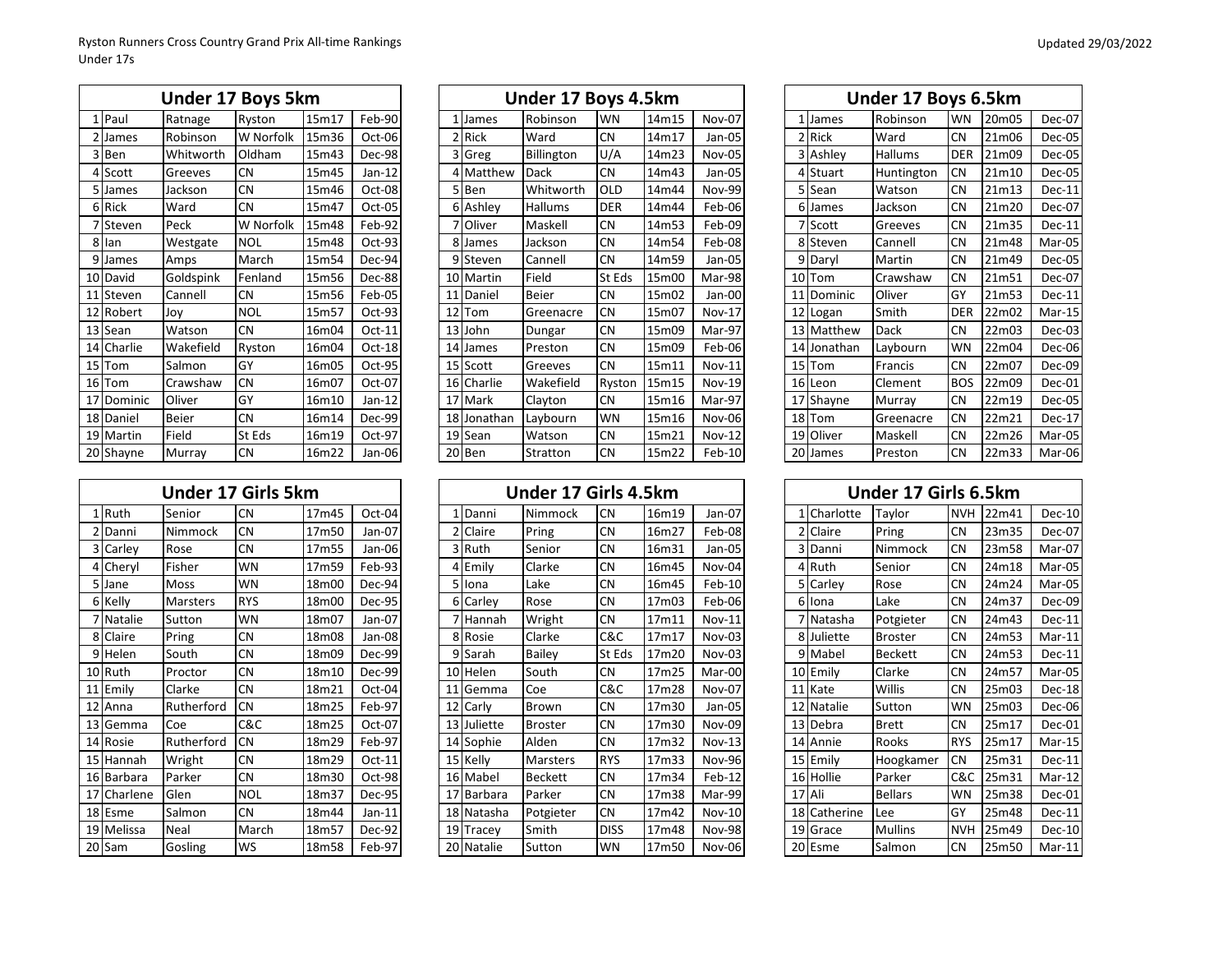|                         |           |            | Senior Men 5km   |       |        |
|-------------------------|-----------|------------|------------------|-------|--------|
| $\mathbf{1}$            | Guy       | Amos       | CN               | 14m22 | Feb-98 |
| $\overline{\mathbf{z}}$ | Trent     | Morrell    | <b>BRAN</b>      | 14m31 | Feb-98 |
| $\overline{3}$          | David     | Heath      | <b>BLACK</b>     | 14m38 | Dec-91 |
| 4                       | Steve     | Neil       | <b>RAF</b>       | 14m45 | Dec-96 |
| 5                       | Mike      | Turner     | RAF              | 14m48 | Oct-91 |
| 6                       | Gary      | Booty      | <b>NOL</b>       | 14m51 | Feb-94 |
| 7                       | Graham    | Davison    | <b>NNBR</b>      | 14m53 | Feb-97 |
|                         | 8 Paul    | Moore      | <b>DISS</b>      | 14m55 | Dec-99 |
|                         | 9 Greg    | Billington | <b>NEW</b>       | 14m55 | Oct-06 |
|                         | 10 Peter  | Duhig      | <b>RYS</b>       | 15m01 | Oct-88 |
| 11                      | Tom       | Salmon     | CN.              | 15m06 | Feb-04 |
|                         | 12 Neil   | Featherby  | GA <sub>7</sub>  | 15m10 | Oct-86 |
| 13                      | Robert    | Joy        | <b>NNBR</b>      | 15m10 | Feb-99 |
|                         | 14 lain   | Robertson  | <b>CN</b>        | 15m12 | Feb-99 |
|                         | 15 Andy   | Hennessey  | Wells            | 15m12 | Jan-08 |
|                         | 16 Chris  | Dennis     | <b>WN</b>        | 15m13 | Dec-96 |
| 17                      | James     | O'Neill    | <b>CN</b>        | 15m15 | Feb-04 |
|                         | 18 Greg   | Harrison   | U/A              | 15m16 | Dec-98 |
|                         | 19 Stuart | Huntingdon | CN               | 15m18 | Oct-06 |
|                         | 20 Kevin  | Murray     | <b>CN</b>        | 15m20 | Dec-00 |
| 21                      | Barry     | Dack       | <b>WYM</b>       | 15m21 | Oct-93 |
|                         | 22 John   | Pike       | OMEG             | 15m22 | Dec-94 |
|                         | 23 Alex   | Bowden     | UEA              | 15m23 | Oct-92 |
|                         | 24 Paul   | Ratnage    | <b>RYS</b>       | 15m24 | Dec-91 |
| 25                      | Oliver    | Adam       | <b>DUK</b>       | 15m24 | Feb-92 |
| 26 P                    |           | Atkinson   | <b>NOL</b>       | 15m24 | Oct-92 |
| 27                      | Steve     | Robinson   | ST <sub>ED</sub> | 15m25 | Jan-10 |
|                         | 28 Rick   | Ward       | <b>CN</b>        | 15m27 | Oct-06 |
|                         | 29 lan    | Westgate   | <b>NOL</b>       | 15m28 | Feb-95 |

|                         |             |            | Senior Men 5km |       |        |    |           | Senior Men 6.5km |             |       |          |                |          | <b>Senior Men 9km</b> |             |       |               |
|-------------------------|-------------|------------|----------------|-------|--------|----|-----------|------------------|-------------|-------|----------|----------------|----------|-----------------------|-------------|-------|---------------|
|                         | Guv         | Amos       | CN             | 14m22 | Feb-98 |    | 1 Robert  | Joy              | GAZ         | 20m09 | Dec-06   | 1 <sup>1</sup> | Robert   | Jov                   | GAZ         | 26m38 | Jan-05        |
| $\overline{\mathbf{z}}$ | Trent       | Morrell    | <b>BRAN</b>    | 14m31 | Feb-98 |    | 2 Tom     | Salmon           | CN          | 20m12 | Dec-04   |                | 2 Graham | Davison               | <b>NNBR</b> | 26m40 | Mar-96        |
| 3                       | David       | Heath      | <b>BLACK</b>   | 14m38 | Dec-91 |    | 3 Steve   | Robinson         | St Ed       | 20m15 | Dec-09   |                | 3 Trent  | Morrell               | <b>BRAN</b> | 26m44 | <b>Nov-97</b> |
|                         | Steve       | Neil       | RAF            | 14m45 | Dec-96 |    | James     | O'Neill          | CN          | 20m23 | Dec-04   |                | Daniel   | Beier                 | <b>CN</b>   | 27m06 | Jan-05        |
| 5                       | <b>Mike</b> | Turner     | RAF            | 14m48 | Oct-91 |    | 5 Ashley  | Harrell          | CN          | 20m29 | Dec-08   | 5 <sub>1</sub> |          | Schaffner             | Switz       | 27m28 | Nov-99        |
| 6                       | Garv        | Booty      | <b>NOL</b>     | 14m51 | Feb-94 | 6  | Adam      | Thomas           | CN          | 20m45 | Dec-06   |                | 6 Mike   | <b>Braithwaite</b>    | <b>DUK</b>  | 27m32 | Mar-93        |
|                         | Graham      | Davison    | <b>NNBR</b>    | 14m53 | Feb-97 |    | Carl      | Goose            | CN          | 20m46 | Dec-06   |                | Oliver   | Amman                 | <b>DUK</b>  | 27m40 | Mar-92        |
| 8                       | Paul        | Moore      | <b>DISS</b>    | 14m55 | Dec-99 | 8  | Andrew    | Jakeman          | <b>NVH</b>  | 20m48 | $Dec-13$ | 8              | Mike     | Turner                | <b>RAF</b>  | 27m40 | <b>Nov-89</b> |
| 9                       | Greg        | Billington | <b>NEW</b>     | 14m55 | Oct-06 | ٩  | Andv      | Hennessey        | Wells       | 20m53 | Mar-08   | q              | lan      | Lewis                 | RAM         | 27m48 | Jan-98        |
| 10                      | Peter       | Duhig      | <b>RYS</b>     | 15m01 | Oct-88 | 10 | Michael   | Eccles           | GAZ         | 20m57 | Mar-16   | 10             | Garv     | Howe                  | THET        | 27m51 | Jan-96        |
| 11                      | Tom         | Salmon     | <b>CN</b>      | 15m06 | Feb-04 | 11 | Ray       | Goose            | <b>NNBR</b> | 21m03 | Dec-01   | 11             | Chris    | Dennis                | WN          | 27m54 | Jan-97        |
| 12                      | Neil        | Featherby  | GAZ            | 15m10 | Oct-86 | 12 | Stuart    | Huntingdon       | CN          | 21m04 | Dec-06   | 12             | Andv     | Hennessey             | <b>CN</b>   | 27m54 | Nov-09        |
|                         | 13 Robert   | Joy        | <b>NNBR</b>    | 15m10 | Feb-99 |    | 13 James  | Robinson         | WN          | 21m05 | Mar-09   |                | 13 John  | Pike                  | HOL         | 27m57 | <b>Nov-99</b> |
| 14                      | lain        | Robertson  | <b>CN</b>      | 15m12 | Feb-99 | 14 | Steve     | Jones            | <b>NNBR</b> | 21m06 | Dec-01   | 14             | lan      | Bailey                | CN          | 27m58 | Nov-04        |
| 15                      | Andy        | Hennessey  | Wells          | 15m12 | Jan-08 |    | 15 Matt   | Barnes-Smith     | St Ed       | 21m06 | Dec-01   | 15             | Max      | Perrin                | <b>NVH</b>  | 28m02 | Jan-95        |
| 16                      | Chris       | Dennis     | WN             | 15m13 | Dec-96 |    | 16 Rick   | Ward             | CN          | 21m09 | $Dec-11$ | 16             | James    | O'Neill               | <b>CN</b>   | 28m02 | Jan-05        |
| 17                      | James       | O'Neill    | CN             | 15m15 | Feb-04 | 17 | Logan     | Smith            | DER         | 21m11 | Mar-16   | 17             | Neil     | Davison               | <b>CN</b>   | 28m02 | Nov-04        |
|                         | 18 Greg     | Harrison   | U/A            | 15m16 | Dec-98 |    | 18 Sean   | Beard            | <b>NVH</b>  | 21m12 | Mar-03   | 18 W           |          | Oxborough             | <b>MAR</b>  | 28m03 | Nov-91        |
| 19                      | Stuart      | Huntingdon | <b>CN</b>      | 15m18 | Oct-06 | 19 | lan       | Murry            | CN          | 21m18 | Dec-01   | 19             | Larry    | Doyle                 | N/MKT       | 28m07 | Nov-91        |
| 20                      | Kevin       | Murray     | <b>CN</b>      | 15m20 | Dec-00 |    | 20 Oliver | Maskell          | CN          | 21m18 | $Dec-11$ | 20             | Martin   | Owen                  | <b>BED</b>  | 28m09 | Mar-98        |
|                         | Barry       | Dack       | <b>WYM</b>     | 15m21 | Oct-93 | 21 | Michael   | Wergrzyn         | U/A         | 21m22 | Dec-18   | 21             | Peter    | Sibbeit               | <b>NHS</b>  | 28m13 | Jan-93        |
| つつ                      | John        | Pike       | OMEG           | 15m22 | Dec-94 | 22 | Ryan      | Davidson         | <b>BVH</b>  | 21m23 | Dec-18   | 22             | lan      | Westgate              | <b>NOL</b>  | 28m15 | Mar-94        |
| 23                      | Alex        | Bowden     | UEA            | 15m23 | Oct-92 | 23 | Daniel    | Beier            | CN          | 21m25 | Dec-02   | 23             | Barry    | Dack                  | <b>WYM</b>  | 28m15 | Nov-93        |
| 24                      | Paul        | Ratnage    | <b>RYS</b>     | 15m24 | Dec-91 | 24 | Callum    | Stanforth        | <b>RYS</b>  | 21m27 | $Dec-15$ | 24             | lain     | Robertson             | <b>CN</b>   | 28m18 | Jan-00        |
| 25                      | Oliver      | Adam       | <b>DUK</b>     | 15m24 | Feb-92 | 25 | Damien    | Rogers           | CN          | 21m28 | Dec-09   | 25             | Ray      | Goose                 | CN          | 28m18 | Mar-98        |
| 26                      | IP          | Atkinson   | <b>NOL</b>     | 15m24 | Oct-92 |    | 26 Neil   | Davison          | <b>NNBR</b> | 21m29 | Dec-01   |                | 26 Lloyd | Farrow                | <b>BRAN</b> | 28m19 | Mar-00        |
|                         | Steve       | Robinson   | ST ED          | 15m25 | Jan-10 | 27 | lan       | Hogarth          | <b>RYS</b>  | 21m34 | Dec-05   | 27             | Michael  | Eccles                | GAZ         | 28m20 | Feb-16        |
| 28                      | Rick        | Ward       | <b>CN</b>      | 15m27 | Oct-06 | 28 | Robert    | Simmonds         | <b>RYS</b>  | 21m35 | Mar-12   | 28             | Kevin    | Vaughan               | THET        | 28m22 | <b>Nov-99</b> |
| 29                      | llan        | Westgate   | <b>NOL</b>     | 15m28 | Feb-95 | 29 | Jack      | Trow             | FEN         | 21m38 | $Dec-11$ | 29             | Bryce    | Gibson                | <b>CN</b>   | 28m24 | Jan-00        |
|                         |             |            |                |       |        |    | 30 Sean   | Atterwill        | <b>DFR</b>  | 21m39 | $Der-14$ |                | 30 Peter | Duhig                 | <b>RYS</b>  | 28m27 | $Nov-89$      |

|    |            | Senior Men 6.5km |             |       |          |                          |          | Senior Men 9km     |             |       |               |
|----|------------|------------------|-------------|-------|----------|--------------------------|----------|--------------------|-------------|-------|---------------|
|    | 1 Robert   | Joy              | GAZ         | 20m09 | Dec-06   | 1                        | Robert   | Joy                | GAZ         | 26m38 | Jan-05        |
|    | 2 Tom      | Salmon           | CN          | 20m12 | Dec-04   | $\overline{\phantom{a}}$ | Graham   | Davison            | <b>NNBR</b> | 26m40 | Mar-96        |
|    | 3 Steve    | Robinson         | St Ed       | 20m15 | Dec-09   | 3                        | Trent    | Morrell            | <b>BRAN</b> | 26m44 | Nov-97        |
|    | 4 James    | O'Neill          | CN          | 20m23 | Dec-04   | 4                        | Daniel   | <b>Beier</b>       | <b>CN</b>   | 27m06 | Jan-05        |
|    | 5 Ashley   | Harrell          | CN          | 20m29 | Dec-08   | 5 J                      |          | Schaffner          | Switz       | 27m28 | Nov-99        |
|    | 6 Adam     | Thomas           | <b>CN</b>   | 20m45 | Dec-06   | 6                        | Mike     | <b>Braithwaite</b> | <b>DUK</b>  | 27m32 | Mar-93        |
|    | 7 Carl     | Goose            | CN          | 20m46 | Dec-06   | 7                        | Oliver   | Amman              | <b>DUK</b>  | 27m40 | Mar-92        |
|    | 8 Andrew   | Jakeman          | <b>NVH</b>  | 20m48 | $Dec-13$ | 8                        | Mike     | Turner             | RAF         | 27m40 | Nov-89        |
|    | 9 Andy     | Hennessey        | Wells       | 20m53 | Mar-08   | 9                        | lan      | Lewis              | RAM         | 27m48 | Jan-98        |
|    | 10 Michael | Eccles           | GAZ         | 20m57 | Mar-16   | 10                       | Gary     | Howe               | THET        | 27m51 | Jan-96        |
|    | 11 Ray     | Goose            | <b>NNBR</b> | 21m03 | Dec-01   | 11                       | Chris    | Dennis             | WN          | 27m54 | Jan-97        |
|    | 12 Stuart  | Huntingdon       | <b>CN</b>   | 21m04 | Dec-06   | 12                       | Andy     | Hennessey          | CN          | 27m54 | Nov-09        |
|    | 13 James   | Robinson         | WN          | 21m05 | Mar-09   | 13                       | John     | Pike               | HOL         | 27m57 | Nov-99        |
|    | 14 Steve   | Jones            | <b>NNBR</b> | 21m06 | Dec-01   | 14                       | lan      | Bailey             | CN          | 27m58 | Nov-04        |
|    | 15 Matt    | Barnes-Smith     | St Ed       | 21m06 | Dec-01   | 15                       | Max      | Perrin             | <b>NVH</b>  | 28m02 | Jan-95        |
|    | 16 Rick    | Ward             | <b>CN</b>   | 21m09 | $Dec-11$ | 16                       | James    | O'Neill            | CN          | 28m02 | Jan-05        |
|    | 17 Logan   | Smith            | <b>DER</b>  | 21m11 | Mar-16   | 17                       | Neil     | Davison            | CN          | 28m02 | Nov-04        |
|    | 18 Sean    | Beard            | <b>NVH</b>  | 21m12 | Mar-03   | 18                       | W        | Oxborough          | <b>MAR</b>  | 28m03 | Nov-91        |
|    | 19 lan     | Murry            | <b>CN</b>   | 21m18 | Dec-01   | 19                       | Larry    | Doyle              | N/MKT       | 28m07 | Nov-91        |
|    | 20 Oliver  | Maskell          | <b>CN</b>   | 21m18 | $Dec-11$ | 20                       | Martin   | Owen               | <b>BED</b>  | 28m09 | Mar-98        |
| 21 | Michael    | Wergrzyn         | U/A         | 21m22 | $Dec-18$ | 21                       | Peter    | Sibbeit            | <b>NHS</b>  | 28m13 | Jan-93        |
|    | 22 Ryan    | Davidson         | <b>BVH</b>  | 21m23 | $Dec-18$ | 22                       | lan      | Westgate           | <b>NOL</b>  | 28m15 | Mar-94        |
|    | 23 Daniel  | Beier            | CN          | 21m25 | Dec-02   | 23                       | Barry    | Dack               | <b>WYM</b>  | 28m15 | Nov-93        |
|    | 24 Callum  | Stanforth        | <b>RYS</b>  | 21m27 | $Dec-15$ | 24                       | lain     | Robertson          | CN          | 28m18 | Jan-00        |
|    | 25 Damien  | Rogers           | CN          | 21m28 | Dec-09   |                          | 25 Ray   | Goose              | <b>CN</b>   | 28m18 | Mar-98        |
|    | 26 Neil    | Davison          | <b>NNBR</b> | 21m29 | Dec-01   |                          | 26 Lloyd | Farrow             | <b>BRAN</b> | 28m19 | Mar-00        |
| 27 | lan        | Hogarth          | <b>RYS</b>  | 21m34 | Dec-05   | 27                       | Michael  | Eccles             | GAZ         | 28m20 | Feb-16        |
|    | 28 Robert  | Simmonds         | <b>RYS</b>  | 21m35 | Mar-12   | 28                       | Kevin    | Vaughan            | THET        | 28m22 | Nov-99        |
|    | 29 Jack    | Trow             | <b>FEN</b>  | 21m38 | $Dec-11$ |                          | 29 Bryce | Gibson             | CN          | 28m24 | Jan-00        |
|    | 30 Sean    | Atterwill        | <b>DER</b>  | 21m39 | $Dec-14$ |                          | 30 Peter | Duhig              | <b>RYS</b>  | 28m27 | <b>Nov-89</b> |

|              |                | <b>Senior Ladies 5km</b> |       |          |            | Senior Ladies 6.5km |              |       |          |                     | <b>Senior Ladies 9km</b> |             |       |        |
|--------------|----------------|--------------------------|-------|----------|------------|---------------------|--------------|-------|----------|---------------------|--------------------------|-------------|-------|--------|
| 1 Danni      | Nimmock        | <b>CN</b>                | 17m05 | Jan-08   | 1 Iona     | Lake                | <b>CN</b>    | 22m52 | $Dec-12$ | Danni               | Nimmock                  | <b>CN</b>   | 30m53 | Nov-09 |
| 2 Hollie     | Rowland        | <b>CN</b>                | 17m09 |          | 2 Danni    | Nimmock             | <b>CN</b>    | 22m59 | Dec-07   | 2 Lucy              | Owen                     | Bedford     | 31m26 | Mar-98 |
| 3 Lucy       | Owen           | Bedford                  | 17m18 | Feb-98   | 3 Kirsty   | Waterson            | <b>ST ED</b> | 23m19 | Dec-03   | 3 Ruth              | Senior                   | <b>CN</b>   | 31m36 | Jan-07 |
| 4 Colleen-N  | Mukuva         | G YAR                    | 17m22 | $Oct-17$ | 4 Ruth     | Proctor             | <b>CN</b>    | 23m24 | Dec-04   | Caroline            | Hipkin                   | Ryston      | 31m42 | Nov-91 |
| 5 Barbara    | Parker         | <b>CN</b>                | 17m30 | Oct-03   | 5 Rachel   | Stringer            | <b>CN</b>    | 23m35 | Dec-09   | 5 Emma              | Sharples                 | <b>CN</b>   | 31m59 | Nov-10 |
| 6 Sarah      | Knights        | <b>CN</b>                | 17m36 | Dec-00   | 6 Ruth     | Senior              | <b>CN</b>    | 23m39 | Dec-05   | 6 Marie             | French                   | Ryston      | 32m11 | Feb-14 |
| 7 Gemma      | Coe            | C & C                    | 17m37 | $Oct-13$ | 7 Marie    | French              | <b>RYS</b>   | 23m53 | $Dec-11$ | 7 Kelly             | Rushton                  | <b>CN</b>   | 32m20 | Feb-14 |
| 8 Caroline   | Hipkin         | Ryston                   | 17m38 | Dec-91   | 8 C        | Bryson              | <b>CN</b>    | 23m57 | Dec-03   | 8 Caroline          | Bullard                  | Highgate    | 32m28 | Nov-05 |
| 9 Marie      | French         | Ryston                   | 17m45 | $Oct-11$ | 9 Colleen  | Mukuva              | GY           | 24m07 | $Dec-19$ | 9 Kim               | Markand                  | Brandon     | 32m33 | Mar-95 |
| 10 Ruth      | Senior         | <b>CN</b>                | 17m48 | Jan-06   | 10 Tanva   | Taylor              | <b>STAM</b>  | 24m08 | Dec-01   | 10 Sandra           | <b>Bower</b>             | Duke St     | 32m39 | Mar-92 |
| 11 Melissa   | Neal           | PET                      | 17m53 | Dec-95   | 11 Dawn    | Henden              | <b>RAF</b>   | 24m10 | Mar-06   | Dawn                | Henden                   | RAF         | 32m39 | Feb-06 |
| 12 Caroline  | Bullard        | Highgate                 | 17m58 | Oct-05   | 12 Nicky   | Gooderham           | MK           | 24m16 | Dec-09   | 12 Rebecca          | Cousins                  | Fenland     | 32m48 | Nov-10 |
| 13 Amy       | Dungar         | CN                       | 18m01 | Oct-04   | 13 Rebecca | Cousins             | <b>FEN</b>   | 24m22 | $Dec-10$ | 13 Colleen-N Mukuva |                          | U/A         | 32m57 | Feb-17 |
| 14 Clare     | Donovan        | <b>NNBR</b>              | 18m04 | Jan-10   | 14 Alison  | <b>Bellars</b>      | <b>WN</b>    | 24m26 | $Dec-03$ | 14 Jane             | Horner                   | <b>CN</b>   | 33m06 | Nov-99 |
| 15 Jane      | Horner         | <b>CN</b>                | 18m17 | Dec-00   | 15 Olivia  | Walwyn              | <b>CN</b>    | 24m36 | Dec-01   | 15 Tessa            | Jones                    | <b>CN</b>   | 33m07 | Mar-99 |
| 16 Dawn      | Henden         | March                    | 18m20 | Jan-06   | 16 Emma    | Patel               | C & C        | 24m42 | Dec-04   | Sarah               | Knights                  | <b>CN</b>   | 33m07 | Mar-00 |
| 17 Alison    | <b>Bellars</b> | W Norfolk                | 18m23 | Jan-04   | 17 Melissa | Neal                | PET          | 24m47 | Dec-01   | 17 Amy              | Dungar                   | <b>CN</b>   | 33m11 | Nov-04 |
| 18 Christine | Anthony        | Ryston                   | 18m30 | Oct-93   | 18 Barbara | Parker              | <b>CN</b>    | 24m48 | Dec-02   | 18 Nicky            | Alford                   | <b>CN</b>   | 33m13 | Jan-07 |
| 19 Rebecca   | Cousins        | Fenland                  | 18m36 | $Oct-10$ |            |                     |              |       |          | 19 Claire           | Donovan                  | <b>NNBR</b> | 33m14 | Feb-10 |
| 20 Nicky     | Alford         | CN                       | 18m41 | Oct-06   |            |                     |              |       |          | 20 Melissa          | Neal                     | March       | 33m17 | Nov-94 |

|                    | Senior Ladies 5km |       |          |    |                 | Senior Ladies 6.5km |             |       |          |    |            | <b>Senior Ladies 9km</b> |                 |                |
|--------------------|-------------------|-------|----------|----|-----------------|---------------------|-------------|-------|----------|----|------------|--------------------------|-----------------|----------------|
| <b>limmock</b>     | CN                | 17m05 | Jan-08   |    | 1 Iona          | Lake                | <b>CN</b>   | 22m52 | $Dec-12$ |    | Danni      | Nimmock                  | CN.             | $\overline{3}$ |
| owland             | CN <sub>1</sub>   | 17m09 |          |    | Danni           | Nimmock             | <b>CN</b>   | 22m59 | Dec-07   |    | 2 Lucy     | Owen                     | Bedford         |                |
| )wen               | Bedford           | 17m18 | Feb-98   |    | 3 Kirsty        | Waterson            | ST ED       | 23m19 | Dec-03   |    | 3 Ruth     | Senior                   | CN              | 3              |
| Aukuya             | G YAR             | 17m22 | Oct-17   |    | 4 Ruth          | Proctor             | <b>CN</b>   | 23m24 | Dec-04   |    | Caroline   | Hipkin                   | Ryston          |                |
| arker?             | CN <sub>1</sub>   | 17m30 | $Oct-03$ |    | 5 Rachel        | Stringer            | <b>CN</b>   | 23m35 | Dec-09   |    | 5 Emma     | Sharples                 | CN <sub>1</sub> | 3              |
| <b>Cnights</b>     | <b>CN</b>         | 17m36 | Dec-00   |    | 6 Ruth          | Senior              | <b>CN</b>   | 23m39 | Dec-05   |    | 6 Marie    | French                   | Ryston          | 3.             |
| coe                | C & C             | 17m37 | $Oct-13$ |    | 7 Marie         | French              | <b>RYS</b>  | 23m53 | $Dec-11$ |    | 7 Kelly    | Rushton                  | <b>CN</b>       | $\mathbf{3}$   |
| <b>lipkin</b>      | Ryston            | 17m38 | Dec-91   |    | 8 <sub>IC</sub> | Bryson              | <b>CN</b>   | 23m57 | $Dec-03$ |    | 8 Caroline | <b>Bullard</b>           | Highgate        |                |
| <sup>:</sup> rench | Ryston            | 17m45 | $Oct-11$ |    | 9 Colleen       | Mukuva              | GY          | 24m07 | $Dec-19$ |    | 9 Kim      | Markand                  | Brandon         | 3              |
| ienior             | <b>CN</b>         | 17m48 | Jan-06   | 10 | Tanya           | Taylor              | <b>STAM</b> | 24m08 | Dec-01   |    | 10 Sandra  | Bower                    | Duke St         | $\mathbf{3}$   |
| Jeal               | PET               | 17m53 | Dec-95   | 11 | Dawn            | Henden              | RAF         | 24m10 | Mar-06   |    | Dawn       | Henden                   | RAF             | 3 <sup>2</sup> |
| sullard            | Highgate          | 17m58 | Oct-05   | 12 | Nicky           | Gooderham           | MK          | 24m16 | Dec-09   | 12 | Rebecca    | Cousins                  | Fenland         | $\mathbf{3}$   |
| <b>Jungar</b>      | CN                | 18m01 | Oct-04   | 13 | Rebecca         | Cousins             | <b>FEN</b>  | 24m22 | $Dec-10$ | 13 | Colleen-N  | Mukuva                   | U/A             | $\mathbf{3}$   |
| )onovan            | <b>NNBR</b>       | 18m04 | Jan-10   |    | 14 Alison       | <b>Bellars</b>      | <b>WN</b>   | 24m26 | $Dec-03$ | 14 | Jane       | Horner                   | <b>CN</b>       | $\mathbf{3}$   |
| lorner             | CN <sub></sub>    | 18m17 | Dec-00   |    | 15 Olivia       | Walwyn              | <b>CN</b>   | 24m36 | Dec-01   |    | 15 Tessa   | Jones                    | CN              | 3 <sup>2</sup> |
| lenden             | March             | 18m20 | Jan-06   | 16 | Emma            | Patel               | C&C         | 24m42 | Dec-04   |    | Sarah      | Knights                  | CN              | 3              |
| dellars            | W Norfolk         | 18m23 | Jan-04   |    | 17 Melissa      | Neal                | PET         | 24m47 | $Dec-01$ | 17 | Amy        | Dungar                   | <b>CN</b>       | $\mathbf{3}$   |
| <b>\nthonv</b>     | Ryston            | 18m30 | $Oct-93$ |    | 18 Barbara      | Parker              | <b>CN</b>   | 24m48 | Dec-02   | 18 | Nicky      | Alford                   | CN              | 3 <sup>2</sup> |
| Cousins            | Fenland           | 18m36 | $Oct-10$ |    |                 |                     |             |       |          |    | 19 Claire  | Donovan                  | <b>NNBR</b>     | $\overline{3}$ |

|                | <b>Senior Ladies 9km</b><br>Danni<br>30m53<br>$\overline{1}$<br>CN<br>Nov-09<br>Nimmock |                |             |        |               |  |  |  |  |  |  |  |  |  |  |
|----------------|-----------------------------------------------------------------------------------------|----------------|-------------|--------|---------------|--|--|--|--|--|--|--|--|--|--|
|                |                                                                                         |                |             |        |               |  |  |  |  |  |  |  |  |  |  |
| $\overline{2}$ | Lucy                                                                                    | Owen           | Bedford     | 31m26  | Mar-98        |  |  |  |  |  |  |  |  |  |  |
| 3              | Ruth                                                                                    | Senior         | CN          | 31m36  | Jan-07        |  |  |  |  |  |  |  |  |  |  |
| 4              | Caroline                                                                                | Hipkin         | Ryston      | 31m42  | <b>Nov-91</b> |  |  |  |  |  |  |  |  |  |  |
| 5              | Emma                                                                                    | Sharples       | CN          | 31m59  | <b>Nov-10</b> |  |  |  |  |  |  |  |  |  |  |
| 6              | Marie                                                                                   | French         | Ryston      | 32m11  | Feb-14        |  |  |  |  |  |  |  |  |  |  |
| 7              | Kelly                                                                                   | Rushton        | CN          | 32m20  | Feb-14        |  |  |  |  |  |  |  |  |  |  |
| 8              | Caroline                                                                                | <b>Bullard</b> | Highgate    | 32m28  | Nov-05        |  |  |  |  |  |  |  |  |  |  |
| 9              | Kim                                                                                     | Markand        | Brandon     | 32m33  | Mar-95        |  |  |  |  |  |  |  |  |  |  |
| 10             | Sandra                                                                                  | Bower          | Duke St     | 32m39  | Mar-92        |  |  |  |  |  |  |  |  |  |  |
|                | Dawn                                                                                    | Henden         | <b>RAF</b>  | 32m39  | Feb-06        |  |  |  |  |  |  |  |  |  |  |
| 12             | Rebecca                                                                                 | Cousins        | Fenland     | 32m48  | <b>Nov-10</b> |  |  |  |  |  |  |  |  |  |  |
| 13             | Colleen-N                                                                               | Mukuya         | U/A         | 32m57  | Feb-17        |  |  |  |  |  |  |  |  |  |  |
| 14             | Jane                                                                                    | Horner         | CN          | 33m06  | Nov-99        |  |  |  |  |  |  |  |  |  |  |
| 15             | Tessa                                                                                   | Jones          | 33m07       | Mar-99 |               |  |  |  |  |  |  |  |  |  |  |
|                | Sarah                                                                                   | Knights        | CN          | 33m07  | Mar-00        |  |  |  |  |  |  |  |  |  |  |
| 17             | Amy                                                                                     | Dungar         | CN          | 33m11  | Nov-04        |  |  |  |  |  |  |  |  |  |  |
| 18             | Nicky                                                                                   | Alford         | CN          | 33m13  | Jan-07        |  |  |  |  |  |  |  |  |  |  |
| 19             | Claire                                                                                  | Donovan        | <b>NNBR</b> | 33m14  | Feb-10        |  |  |  |  |  |  |  |  |  |  |
| 20             | Melissa                                                                                 | Neal           | March       | 33m17  | Nov-94        |  |  |  |  |  |  |  |  |  |  |
| 21             | N                                                                                       | Potgeiter      | CN          | 33m19  | <b>Nov-12</b> |  |  |  |  |  |  |  |  |  |  |
| 22             | Elaine                                                                                  | Warren         | <b>NOL</b>  | 33m27  | <b>Nov-89</b> |  |  |  |  |  |  |  |  |  |  |
| 23             | Olivia                                                                                  | Walwyn         | CN          | 33m29  | Jan-01        |  |  |  |  |  |  |  |  |  |  |
| 24             | Gemma                                                                                   | Coe            | C & C       | 33m30  | <b>Nov-12</b> |  |  |  |  |  |  |  |  |  |  |
| 25             | Jessica                                                                                 | <b>Brooks</b>  | CN          | 33m31  | Nov-07        |  |  |  |  |  |  |  |  |  |  |
|                | 26 Emma                                                                                 | Patel          | <b>NNBR</b> | 33m33  | <b>Nov-15</b> |  |  |  |  |  |  |  |  |  |  |
| 27             | Tanya                                                                                   | Taylor         | Stamford    | 33m43  | Feb-03        |  |  |  |  |  |  |  |  |  |  |
| 28             | Alison                                                                                  | <b>Bellars</b> | WN          | 33m53  | Nov-03        |  |  |  |  |  |  |  |  |  |  |
| 29             | Christine                                                                               | Anthony        | Ryston      | 33m54  | Nov-92        |  |  |  |  |  |  |  |  |  |  |
|                | Jane                                                                                    | Moss           | WN          | 33m58  | Jan-98        |  |  |  |  |  |  |  |  |  |  |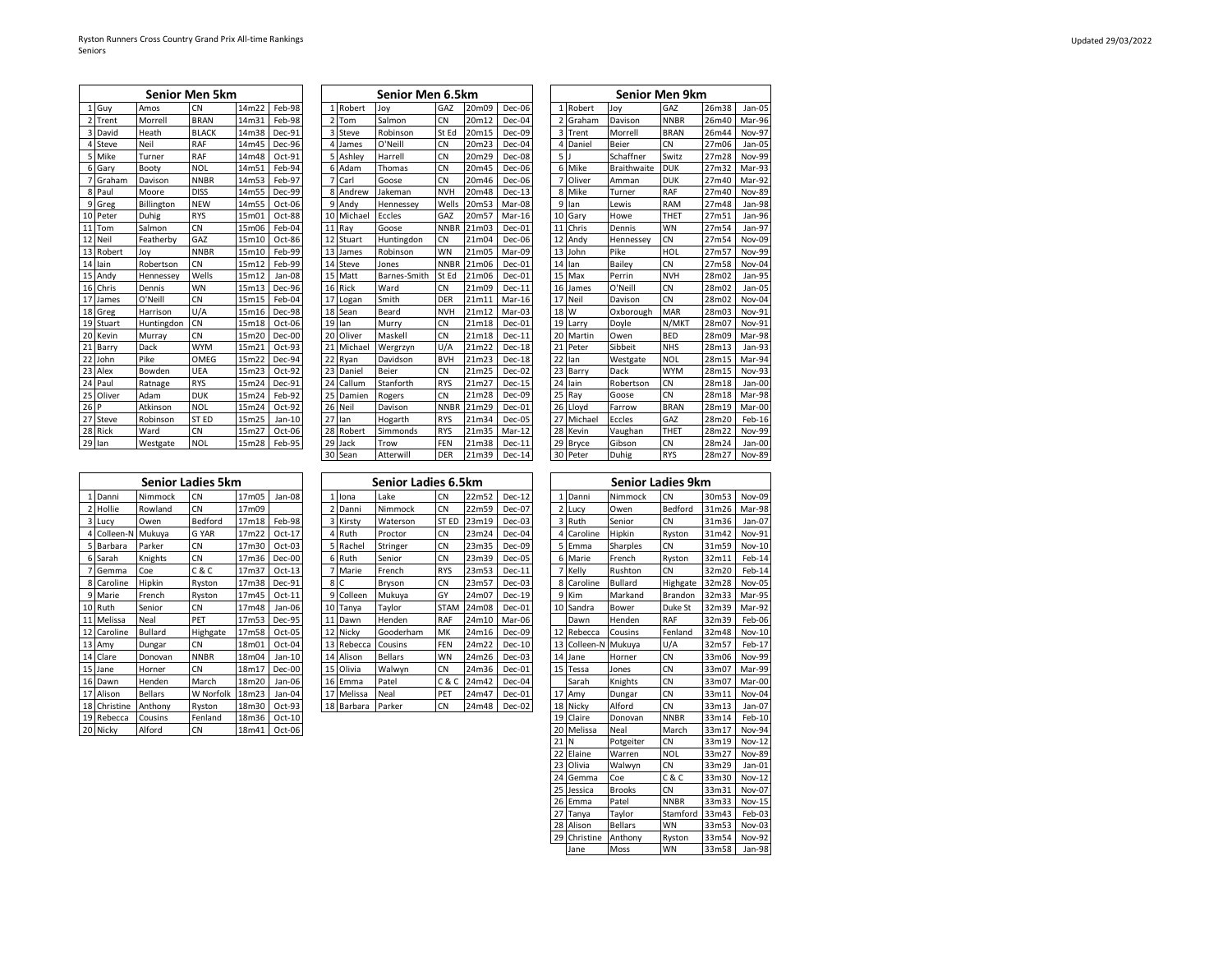|    |            |            | M40-44 5km       |       |               | M45-49 5km |             |                 |              | M50-54 5km |               |  |        |           |            |             |       |          |
|----|------------|------------|------------------|-------|---------------|------------|-------------|-----------------|--------------|------------|---------------|--|--------|-----------|------------|-------------|-------|----------|
|    | 1 Guv      | Amos       | <b>CN</b>        | 15m13 | Jan-04        |            | Guy<br>1    | Amos            | <b>CN</b>    | 15m18      | Oct-08        |  |        | 1 Guv     | Amos       | U/A         | 15m48 | $Oct-13$ |
|    | Pete       | Duhig      | <b>RYS</b>       | 15m28 | Dec-89        |            | 2 Bert      | Wilkinson       | SWN          | 15m59      | Oct-92        |  |        | 2 Malcolm | Tuff       | <b>RYS</b>  | 16m49 | $Jan-15$ |
|    | Steve      | Neil       | <b>RAF</b>       | 15m35 | Oct-09        |            | 3 Julio     | Costa           | <b>RYS</b>   | 15m59      | Feb-05        |  |        | 3 Bert    | Wilkinson  | <b>THET</b> | 16m52 | Feb-98   |
|    | Bert       | Wilkinson  | SWN              | 15m44 | <b>Dec-88</b> |            | 4 Pete      | Duhig           | <b>RYS</b>   | 16m12      | <b>Dec-95</b> |  |        | lan       | V-Arbuckle | <b>RYS</b>  | 17m00 | Feb-91   |
|    | Glyn       | Harvey     | <b>CN</b>        | 15m47 | Feb-97        |            | 5 Peter     | Golding         | <b>STED</b>  | 16m24      | Oct-04        |  |        | 5 Brian   | Read       | <b>RYS</b>  | 17m06 | Oct-93   |
|    | 6 Michae   | Eccles     | <b>BVH</b>       | 15m48 | Jan-22        |            | 6 Trevor    | Edge            | <b>RYS</b>   | 16m28      | Feb-93        |  |        | 6 Ivan    | Loades     | <b>NRR</b>  | 17m13 | Dec-96   |
|    | Stuart     | Colledge   | <b>WYM</b>       | 15m56 | Feb-87        |            | 7 Malcolm   | Tuff            | <b>RYS</b>   | 16m31      | $Jan-12$      |  |        | 7 Dave    | Reed       | St Ed       | 17m14 | $Jan-12$ |
|    | Harry      | Knowles    | <b>DUK</b>       | 15m56 | Dec-94        |            | 8 Dave      | Reed            | <b>ST ED</b> | 16m32      | Oct-07        |  |        | 8 Kevin   | Vaughan    | <b>THET</b> | 17m18 | Oct-17   |
|    | 9 Phillip  | Jacklin    | <b>RYS</b>       | 16m00 | Dec-92        |            | 9 Alan      | Whitehouse      | <b>DUK</b>   | 16m51      | Dec-92        |  |        | 9 Pete    | Duhig      | <b>RYS</b>  | 17m20 | Dec-99   |
|    | 10 Ray     | Goose      | <b>CN</b>        | 16m11 | Oct-04        |            | 10 Ian      | Aunger          | <b>NVH</b>   | 16m55      | Oct-08        |  |        | 10 Harry  | Knowles    | <b>CN</b>   | 17m27 | Oct-04   |
|    | 11 Paul    | Hough      | <b>RYS</b>       | 16m16 | Dec-97        |            | 11 Kevin    | Vaughan         | <b>STED</b>  | 16m58      | $Oct-10$      |  |        | 11 Derry  | Kelleher   | GAZ         | 17m31 | Dec-99   |
|    | 12 Jim     | Grant      | WAV              | 16m18 | Dec-96        |            | 12 Pete     | Johnson         | <b>CN</b>    | 16m59      | Feb-00        |  |        | 12 Rod    | Wood       | <b>RYS</b>  | 17m32 | Feb-96   |
|    | 13 Gary    | Crush      | <b>CN</b>        | 16m18 | $Jan-18$      |            | 13 Nic      | Bensley         | <b>RYS</b>   | 16m59      | $Jan-17$      |  |        | 13 Phil   | Redden     | <b>RIV</b>  | 17m36 | Oct-93   |
|    | 14 John    | Harding    | <b>DISS</b>      | 16m19 | Dec-96        |            | 14 Steve    | Huntingdon      | <b>CN</b>    | 17m03      | Dec-00        |  | 14     | Terry     | Cooke      | <b>RYS</b>  | 17m38 | Dec-96   |
|    | 15 Kevin   | Vaughan    | St Ed            | 16m20 | Oct-04        |            | 15 Bernard  | Wing            | <b>MAR</b>   | 17m04      | Oct-92        |  |        | 15 Ray    | Baker      | <b>NOL</b>  | 17m38 | Feb-96   |
|    | 16 Brian   | Drabner    | Thorney          | 16m26 | Feb-96        |            | 16 Rod      | Wood            | <b>RYS</b>   | 17m04      | Feb-93        |  | $16$ R |           | Hoogkamer  | <b>CN</b>   | 17m43 | $Jan-10$ |
|    | 17 Malcolm | Tuff       | <b>RYS</b>       | 16m26 | Oct-06        |            | 17 Peter    | Thorrington     | <b>MAR</b>   | 17m05      | Oct-96        |  |        | 17 Alan   | Dawson     | St Ed       | 17m45 | Oct-08   |
|    | 18 Nick    | Grimer     | <b>NVH</b>       | 16m27 | $Oct-11$      |            | 18 Terry    | Cooke           | <b>RYS</b>   | 17m06      | Feb-92        |  |        | 18 Ken    | Bell       | Hunts       | 17m50 | Oct-02   |
|    | 19 Trevor  | Edge       | <b>RYS</b>       | 16m30 | Feb-92        |            | 19 Malcolm  | Ranger          | <b>WN</b>    | 17m09      | Oct-93        |  |        | 19 Nic    | Bensley    | <b>RYS</b>  | 17m50 | $Jan-20$ |
|    | 20 Dave    | Reed       | ST <sub>ED</sub> | 16m30 | Jan-06        |            | 20 Brian    | Goodenough      | Thorney      | 17m09      | Oct-94        |  |        | 20 David  | Ward       | <b>RYS</b>  | 17m53 | Dec-00   |
| 21 | Derek      | Brown      | <b>CN</b>        | 16m32 | Oct-97        |            | 21<br>Terry | Quigley         | <b>NNBR</b>  | 17m09      | Dec-96        |  | 21     | Andrew    | Houghton   | U/A         | 17m54 | Jan-09   |
| 22 | Bernard    | Wing       | <b>MAR</b>       | 16m36 | Dec-90        |            | 22 Jan      | Kaiser          | <b>CN</b>    | 17m10      | $Jan-22$      |  |        | 22 Fred   | Amps       | <b>MAR</b>  | 18m00 | Oct-93   |
|    | 23 Mark    | Watling    | Black            | 16m36 | Dec-98        |            | 23 Phil     | Redden          | <b>RIV</b>   | 17m14      | Dec-00        |  |        | 23 Pete   | Johnson    | GAZ         | 18m01 | Oct-05   |
|    | 24 Mike    | Waddington | SWN              | 16m38 | Feb-91        |            | 24 Mick     | <b>Clements</b> | <b>DUK</b>   | 17m15      | Oct-94        |  | 24     | John      | Harding    | <b>Diss</b> | 18m04 | Oct-06   |
|    | 25 Chris   | Reed       | <b>RYS</b>       | 16m38 | Dec-91        |            | 25 Richard  | Ebbs            | <b>RYS</b>   | 17m16      | Jan-18        |  |        | 25 Paul   | Ward       | <b>BVH</b>  | 18m07 | $Oct-21$ |

|                 | M40-44 5km       |       |          |    |            | M45-49 5km  |                  |       |               |      |              | M50-54 5km |             |  |
|-----------------|------------------|-------|----------|----|------------|-------------|------------------|-------|---------------|------|--------------|------------|-------------|--|
|                 | <b>CN</b>        | 15m13 | Jan-04   |    | 1 Guv      | Amos        | CN               | 15m18 | Oct-08        |      | 1 Guy        | Amos       | U/A         |  |
|                 | <b>RYS</b>       | 15m28 | Dec-89   |    | 2 Bert     | Wilkinson   | SWN              | 15m59 | Oct-92        |      | 2 Malcolm    | Tuff       | <b>RYS</b>  |  |
|                 | <b>RAF</b>       | 15m35 | Oct-09   |    | 3 Julio    | Costa       | <b>RYS</b>       | 15m59 | Feb-05        |      | 3 Bert       | Wilkinson  | <b>THET</b> |  |
| nson            | <b>SWN</b>       | 15m44 | Dec-88   |    | 4 Pete     | Duhig       | <b>RYS</b>       | 16m12 | <b>Dec-95</b> |      | lan          | V-Arbuckle | <b>RYS</b>  |  |
| эy              | <b>CN</b>        | 15m47 | Feb-97   |    | 5 Peter    | Golding     | <b>STED</b>      | 16m24 | Oct-04        |      | <b>Brian</b> | Read       | <b>RYS</b>  |  |
| s               | <b>BVH</b>       | 15m48 | Jan-22   |    | 6 Trevor   | Edge        | <b>RYS</b>       | 16m28 | Feb-93        |      | 6 Ivan       | Loades     | <b>NRR</b>  |  |
| dge             | <b>WYM</b>       | 15m56 | Feb-87   |    | 7 Malcolm  | Tuff        | <b>RYS</b>       | 16m31 | $Jan-12$      |      | 7 Dave       | Reed       | St Ed       |  |
| <sub>/les</sub> | <b>DUK</b>       | 15m56 | Dec-94   |    | 8 Dave     | Reed        | <b>STED</b>      | 16m32 | Oct-07        |      | 8 Kevin      | Vaughan    | <b>THET</b> |  |
| n               | <b>RYS</b>       | 16m00 | Dec-92   |    | 9 Alan     | Whitehouse  | <b>DUK</b>       | 16m51 | Dec-92        |      | 9 Pete       | Duhig      | <b>RYS</b>  |  |
| e               | <b>CN</b>        | 16m11 | Oct-04   |    | 10 Ian     | Aunger      | <b>NVH</b>       | 16m55 | Oct-08        |      | 10 Harry     | Knowles    | CN          |  |
| 'n              | <b>RYS</b>       | 16m16 | Dec-97   | 11 | Kevin      | Vaughan     | ST <sub>ED</sub> | 16m58 | $Oct-10$      |      | 11 Derry     | Kelleher   | GAZ         |  |
|                 | <b>WAV</b>       | 16m18 | Dec-96   |    | 12 Pete    | Johnson     | CN               | 16m59 | Feb-00        |      | 12 Rod       | Wood       | <b>RYS</b>  |  |
|                 | <b>CN</b>        | 16m18 | $Jan-18$ |    | 13 Nic     | Benslev     | <b>RYS</b>       | 16m59 | $Jan-17$      |      | 13 Phil      | Redden     | <b>RIV</b>  |  |
| ing             | <b>DISS</b>      | 16m19 | Dec-96   |    | 14 Steve   | Huntingdon  | CN               | 17m03 | Dec-00        |      | 14 Terry     | Cooke      | <b>RYS</b>  |  |
| han             | St Ed            | 16m20 | Oct-04   |    | 15 Bernard | Wing        | <b>MAR</b>       | 17m04 | Oct-92        |      | 15 Ray       | Baker      | <b>NOL</b>  |  |
| ner             | Thorney          | 16m26 | Feb-96   |    | 16 Rod     | Wood        | <b>RYS</b>       | 17m04 | Feb-93        | 16 R |              | Hoogkamer  | <b>CN</b>   |  |
|                 | <b>RYS</b>       | 16m26 | Oct-06   |    | 17 Peter   | Thorrington | <b>MAR</b>       | 17m05 | Oct-96        |      | 17 Alan      | Dawson     | St Ed       |  |
| er              | <b>NVH</b>       | 16m27 | Oct-11   |    | 18 Terry   | Cooke       | <b>RYS</b>       | 17m06 | Feb-92        |      | 18 Ken       | Bell       | Hunts       |  |
|                 | <b>RYS</b>       | 16m30 | Feb-92   |    | 19 Malcolm | Ranger      | WN               | 17m09 | Oct-93        |      | 19 Nic       | Benslev    | <b>RYS</b>  |  |
|                 | ST <sub>ED</sub> | 16m30 | Jan-06   |    | 20 Brian   | Goodenough  | Thorney          | 17m09 | Oct-94        |      | 20 David     | Ward       | <b>RYS</b>  |  |
| 'n              | <b>CN</b>        | 16m32 | Oct-97   | 21 | Terry      | Quigley     | <b>NNBR</b>      | 17m09 | Dec-96        |      | 21 Andrew    | Houghton   | U/A         |  |
|                 | <b>MAR</b>       | 16m36 | Dec-90   |    | 22 Jan     | Kaiser      | CN               | 17m10 | $Jan-22$      |      | 22 Fred      | Amps       | <b>MAR</b>  |  |
| ng              | <b>Black</b>     | 16m36 | Dec-98   |    | 23 Phil    | Redden      | <b>RIV</b>       | 17m14 | Dec-00        |      | 23 Pete      | Johnson    | GAZ         |  |
| dington         | SWN              | 16m38 | Feb-91   |    | 24 Mick    | Clements    | <b>DUK</b>       | 17m15 | Oct-94        |      | 24 John      | Harding    | <b>Diss</b> |  |
|                 | <b>RYS</b>       | 16m38 | Dec-91   |    | 25 Richard | Ebbs        | <b>RYS</b>       | 17m16 | $Jan-18$      |      | 25 Paul      | Ward       | <b>BVH</b>  |  |

| M50-54 5km |              |            |             |        |          |  |  |  |  |  |  |  |  |
|------------|--------------|------------|-------------|--------|----------|--|--|--|--|--|--|--|--|
| 1          | Guy          | Amos       | U/A         | 15m48  | $Oct-13$ |  |  |  |  |  |  |  |  |
|            | 2 Malcolm    | Tuff       | <b>RYS</b>  | 16m49  | Jan-15   |  |  |  |  |  |  |  |  |
|            | 3 Bert       | Wilkinson  | <b>THET</b> | 16m52  | Feb-98   |  |  |  |  |  |  |  |  |
| 4          | lan          | V-Arbuckle | <b>RYS</b>  | 17m00  | Feb-91   |  |  |  |  |  |  |  |  |
| 5          | <b>Brian</b> | Read       | <b>RYS</b>  | 17m06  | Oct-93   |  |  |  |  |  |  |  |  |
| 6          | Ivan         | Loades     | <b>NRR</b>  | 17m13  | Dec-96   |  |  |  |  |  |  |  |  |
| 7          | Dave         | Reed       | St Ed       | 17m14  | $Jan-12$ |  |  |  |  |  |  |  |  |
|            | 8 Kevin      | Vaughan    | <b>THET</b> | 17m18  | Oct-17   |  |  |  |  |  |  |  |  |
| 9          | Pete         | Duhig      | <b>RYS</b>  | 17m20  | Dec-99   |  |  |  |  |  |  |  |  |
|            | 10 Harry     | Knowles    | CN          | 17m27  | Oct-04   |  |  |  |  |  |  |  |  |
| 11         | Derry        | Kelleher   | GAZ         | 17m31  | Dec-99   |  |  |  |  |  |  |  |  |
|            | 12 Rod       | Wood       | <b>RYS</b>  | 17m32  | Feb-96   |  |  |  |  |  |  |  |  |
|            | 13 Phil      | Redden     | <b>RIV</b>  | 17m36  | Oct-93   |  |  |  |  |  |  |  |  |
|            | 14 Terry     | Cooke      | <b>RYS</b>  | 17m38  | Dec-96   |  |  |  |  |  |  |  |  |
|            | 15 Ray       | Baker      | <b>NOL</b>  | 17m38  | Feb-96   |  |  |  |  |  |  |  |  |
| 16R        |              | Hoogkamer  | CN          | 17m43  | $Jan-10$ |  |  |  |  |  |  |  |  |
|            | 17 Alan      | Dawson     | St Ed       | 17m45  | Oct-08   |  |  |  |  |  |  |  |  |
|            | 18 Ken       | Bell       | Hunts       | 17m50  | Oct-02   |  |  |  |  |  |  |  |  |
|            | 19 Nic       | Bensley    | <b>RYS</b>  | 17m50  | Jan-20   |  |  |  |  |  |  |  |  |
|            | 20 David     | Ward       | <b>RYS</b>  | 17m53  | Dec-00   |  |  |  |  |  |  |  |  |
| 21         | Andrew       | Houghton   | U/A         | 17m54  | Jan-09   |  |  |  |  |  |  |  |  |
|            | 22 Fred      | Amps       | MAR         | 18m00  | Oct-93   |  |  |  |  |  |  |  |  |
|            | 23 Pete      | Johnson    | GAZ         | 18m01  | Oct-05   |  |  |  |  |  |  |  |  |
|            | 24 John      | Harding    | <b>Diss</b> | 18m04  | Oct-06   |  |  |  |  |  |  |  |  |
| 25         | Paul         | Ward       | <b>BVH</b>  | Oct-21 |          |  |  |  |  |  |  |  |  |

|            |                | M55-59 5km    |       |          |    |            |                 | M60-64 5km    |                   |          |                      | M65+ 5km       |             |                    |          |
|------------|----------------|---------------|-------|----------|----|------------|-----------------|---------------|-------------------|----------|----------------------|----------------|-------------|--------------------|----------|
| 1 Chris    | Cooke          | St Ed         | 17m24 | Jan-19   |    | Peter      | Oldman          | RRC           | 18m44             | Oct-99   | 1 Frank              | Gribben        | <b>BVH</b>  | 20m17              | $Jan-19$ |
| 2 Nigel    | Arnold         | GAZ           | 17m36 | Jan-16   |    | Derry      | Kelleher        | <b>CN</b>     | 18m46             | Jan-10   | Graham               | Chapman        | ELY         | 21m00              | Jan-22   |
| 3 Richard  | Blake          | <b>GYRR</b>   | 17m52 | Oct-06   |    | 3 Pete     | Johnson         | <b>RYS</b>    | 18m54             | $Jan-16$ | 3 Pete               | Thompson       | GAZ         | 21m57              | $Jan-22$ |
| 4 Kevin    | Vaughan        | <b>THET</b>   | 17m58 | $Oct-18$ |    | Kevin      | Youngs          | GAZ           | 18m57             | $Jan-10$ | 4 Alan               | Burgin         |             | <b>HUNTS 22m44</b> | $Oct-18$ |
| 5 Ken      | Bell           | Hunts         | 18m13 | Oct-06   |    | 5 Tony     | Gray            | Eye           | 19m11             | Oct-05   | 5 Nigel              | <b>Dickens</b> | <b>NVH</b>  | 22m54              | Jan-20   |
| 6 Alan     | Dawson         | St Ed         | 18m13 | $Jan-12$ |    | 6 Richard  | Blake           | <b>NNBR</b>   | 19m25             | Oct-10   | 6 Colin              | Simpson        | PHOE        | 23m06              | Oct-18   |
| 7 Dave     | Robinson       | <b>RYS</b>    | 18m17 | Jan-12   |    | 7 Phil     | Hurr            | <b>BVH</b>    | 19m32             | Oct-21   | 7 Neil               | Anderton       | <b>DER</b>  | 23m06              | $Jan-20$ |
| 8 Mike     | Spragg         | <b>GYRR</b>   | 18m18 | Oct-02   |    | 8 Malcolm  | Ball            | <b>NNBR</b>   | 19m39             | Oct-98   | 8 Steven             | Rue            | <b>STED</b> | 23m50              | Jan-22   |
| 9 Bill     | Morgan         | <b>THET</b>   | 18m23 | Feb-05   |    | 9 Bert     | Wilkinson       | <b>RYS</b>    | 19m40             | Feb-07   | Paul<br>$\mathbf{Q}$ | Richardson     | <b>DER</b>  | 24m03              | $Jan-22$ |
| 10 Harry   | Knowles        | <b>CN</b>     | 18m30 | $Jan-11$ |    | 10 Jim     | Stocker         | <b>DER</b>    | 19m44             | $Jan-14$ | 10 Michael           | Barrett        | U/A         | 24m28              | $Jan-22$ |
| 11 Pete    | Johnson        | GAZ           | 18m38 | $Jan-10$ |    | 11 Brian   | Allsop          | <b>NNBR</b>   | 19 <sub>m46</sub> | Oct-98   | 11 Dave              | Vaughan        | <b>STED</b> | 24m38              | $Jan-20$ |
| 12 Tim     | Ash            | <b>NOL</b>    | 18m39 | Dec-95   |    | 12 Ernie   | <b>Bradshaw</b> | <b>DER</b>    | 20m01             | Feb-07   | 12 Chris             | Chapman        | <b>RYS</b>  | 24m58              | Jan-22   |
| 13 Bert    | Wilkinson      | <b>THET</b>   | 18m39 | Oct-06   |    | 13 Frank   | Gribben         | <b>BVH</b>    | 20m01             | Oct-17   | 13 Brian             | Wright         | <b>THET</b> | 25m09              | Jan-19   |
| 14 Martin  | Yeomans        | <b>NRR</b>    | 18m39 | Oct-06   | 14 | Robert     | Price           | St Ed         | 20m03             | Jan-06   |                      |                |             |                    |          |
| 15 Brian   | Bromley        | <b>CN</b>     | 18m41 | Feb-00   |    | 15 Alan    | Burgin          | St Ed         | 20m06             | $Jan-14$ |                      |                |             |                    |          |
| 16 Ian     | Todd           | U/A           | 18m45 | Jan-17   |    | 16 Nigel   | Horney          | Keswick       | 20m14             | Oct-18   |                      |                |             |                    |          |
| 17 Howard  | Beasley        | <b>STED</b>   | 18m45 | Jan-20   |    | 17 Ian     | Milburn         | <b>FEN</b>    | 20m16             | Oct-07   |                      |                |             |                    |          |
| 18 Mike    | Turner         | LIV           | 18m52 | Dec-96   |    | 18 Charlie | Ritchie         | C&C           | 20m16             | Oct-15   |                      |                |             |                    |          |
| 19 John    | Leversedge     | <b>ENF</b>    | 18m53 | $Jan-11$ | 19 | Martin     | Simmonds        | <b>RYS</b>    | 20m22             | $Jan-03$ |                      |                |             |                    |          |
| 20 Ian     | V-Arbuckle     | <b>RYS</b>    | 18m57 | Dec-95   |    | 20 Clem    | Vogler          | <b>DER</b>    | 20m25             | Oct-08   |                      |                |             |                    |          |
| 21 Michael | Barnsdale      | <b>NVH</b>    | 19m10 | Oct-10   | 21 | Charlie    | Ritchie         | C&C           | 20m31             | $Oct-18$ |                      |                |             |                    |          |
| 22 Phil    | Redden         | <b>RIV</b>    | 19m16 | $Oct-11$ | 22 | John       | Baxter          | <b>BVH</b>    | 20m35             | $Jan-18$ |                      |                |             |                    |          |
| 23 Graham  | Chapman        | Ely           | 19m21 | $Oct-12$ |    | 23 Colin   | Simpson         | <b>FEN</b>    | 20m43             | Oct-14   |                      |                |             |                    |          |
| 24 Stuart  | Holmes         | <b>CAMTRI</b> | 19m21 | Jan-20   |    | 24 Trevor  | Edge            | <b>RYS</b>    | 20m45             | Oct-11   |                      |                |             |                    |          |
| 25 Nigel   | <b>Dickens</b> | <b>NVH</b>    | 19m31 | $Oct-11$ |    | 25 Dave    | Neale           | <b>KL TRI</b> | 20m45             | $Oct-17$ |                      |                |             |                    |          |
|            |                |               |       |          |    |            |                 |               |                   |          |                      |                |             |                    |          |
|            |                |               |       |          |    |            |                 |               |                   |          |                      |                |             |                    |          |

|        | M55-59 5km    |       |          |                |            |           | M60-64 5km    |       |          |   |            | M65+ 5km   |             |
|--------|---------------|-------|----------|----------------|------------|-----------|---------------|-------|----------|---|------------|------------|-------------|
| е      | St Ed         | 17m24 | Jan-19   | $\mathbf{1}$   | Peter      | Oldman    | <b>RRC</b>    | 18m44 | Oct-99   |   | 1 Frank    | Gribben    | <b>BVH</b>  |
| ld     | GAZ           | 17m36 | $Jan-16$ | $\overline{2}$ | Derry      | Kelleher  | CN            | 18m46 | $Jan-10$ |   | 2 Graham   | Chapman    | <b>ELY</b>  |
|        | <b>GYRR</b>   | 17m52 | Oct-06   | 3              | Pete       | Johnson   | <b>RYS</b>    | 18m54 | Jan-16   |   | 3 Pete     | Thompson   | GAZ         |
| han    | <b>THET</b>   | 17m58 | $Oct-18$ | 4              | Kevin      | Youngs    | GAZ           | 18m57 | $Jan-10$ | 4 | Alan       | Burgin     | <b>HUNT</b> |
|        | Hunts         | 18m13 | $Oct-06$ |                | 5 Tony     | Gray      | Eye           | 19m11 | Oct-05   |   | 5 Nigel    | Dickens    | NVH         |
| on     | St Ed         | 18m13 | $Jan-12$ | 6              | Richard    | Blake     | <b>NNBR</b>   | 19m25 | Oct-10   |   | 6 Colin    | Simpson    | PHOE        |
| son    | <b>RYS</b>    | 18m17 | Jan-12   | 7              | Phil       | Hurr      | <b>BVH</b>    | 19m32 | Oct-21   |   | 7 Neil     | Anderton   | <b>DER</b>  |
| g.     | <b>GYRR</b>   | 18m18 | Oct-02   | 8              | Malcolm    | Ball      | <b>NNBR</b>   | 19m39 | Oct-98   |   | 8 Steven   | Rue        | <b>STED</b> |
| an:    | <b>THET</b>   | 18m23 | Feb-05   | 9              | Bert       | Wilkinson | <b>RYS</b>    | 19m40 | Feb-07   |   | 9 Paul     | Richardson | <b>DER</b>  |
| les/   | <b>CN</b>     | 18m30 | $Jan-11$ |                | 10 Jim     | Stocker   | <b>DER</b>    | 19m44 | $Jan-14$ |   | 10 Michael | Barrett    | U/A         |
| son    | GAZ           | 18m38 | $Jan-10$ |                | 11 Brian   | Allsop    | <b>NNBR</b>   | 19m46 | Oct-98   |   | 11 Dave    | Vaughan    | <b>STED</b> |
|        | <b>NOL</b>    | 18m39 | Dec-95   |                | 12 Ernie   | Bradshaw  | <b>DER</b>    | 20m01 | Feb-07   |   | 12 Chris   | Chapman    | <b>RYS</b>  |
| nson   | <b>THET</b>   | 18m39 | $Oct-06$ |                | 13 Frank   | Gribben   | <b>BVH</b>    | 20m01 | Oct-17   |   | 13 Brian   | Wright     | <b>THET</b> |
| ans    | <b>NRR</b>    | 18m39 | $Oct-06$ |                | 14 Robert  | Price     | St Ed         | 20m03 | Jan-06   |   |            |            |             |
| ılev   | <b>CN</b>     | 18m41 | Feb-00   |                | 15 Alan    | Burgin    | St Ed         | 20m06 | $Jan-14$ |   |            |            |             |
|        | U/A           | 18m45 | $Jan-17$ |                | 16 Nigel   | Horney    | Keswick       | 20m14 | Oct-18   |   |            |            |             |
| ey     | <b>STED</b>   | 18m45 | Jan-20   | 17             | lan        | Milburn   | <b>FEN</b>    | 20m16 | Oct-07   |   |            |            |             |
| эr     | LIV           | 18m52 | Dec-96   |                | 18 Charlie | Ritchie   | C & C         | 20m16 | $Oct-15$ |   |            |            |             |
| sedge  | <b>ENF</b>    | 18m53 | $Jan-11$ |                | 19 Martin  | Simmonds  | <b>RYS</b>    | 20m22 | $Jan-03$ |   |            |            |             |
| ouckle | <b>RYS</b>    | 18m57 | Dec-95   |                | 20 Clem    | Vogler    | <b>DER</b>    | 20m25 | Oct-08   |   |            |            |             |
| sdale  | <b>NVH</b>    | 19m10 | $Oct-10$ | 21             | Charlie    | Ritchie   | C&C           | 20m31 | Oct-18   |   |            |            |             |
| en     | <b>RIV</b>    | 19m16 | Oct-11   | 22             | John       | Baxter    | <b>BVH</b>    | 20m35 | $Jan-18$ |   |            |            |             |
| man    | Elv           | 19m21 | Oct-12   |                | 23 Colin   | Simpson   | FEN           | 20m43 | Oct-14   |   |            |            |             |
| es     | <b>CAMTRI</b> | 19m21 | Jan-20   |                | 24 Trevor  | Edge      | <b>RYS</b>    | 20m45 | $Oct-11$ |   |            |            |             |
| ns:    | <b>NVH</b>    | 19m31 | $Oct-11$ |                | 25 Dave    | Neale     | <b>KL TRI</b> | 20m45 | $Oct-17$ |   |            |            |             |
|        |               |       |          |                |            |           |               |       |          |   |            |            |             |

|                |            | M65+ 5km       |             |                    |          |
|----------------|------------|----------------|-------------|--------------------|----------|
|                | 1 Frank    | Gribben        | <b>BVH</b>  | 20m17              | Jan-19   |
| $\overline{2}$ | Graham     | Chapman        | ELY         | 21m00              | $Jan-22$ |
|                | 3 Pete     | Thompson       | GAZ         | 21m57              | $Jan-22$ |
|                | 4 Alan     | Burgin         |             | <b>HUNTS 22m44</b> | Oct-18   |
|                | 5 Nigel    | <b>Dickens</b> | <b>NVH</b>  | 22m54              | Jan-20   |
|                | 6 Colin    | Simpson        | PHOE        | 23m06              | $Oct-18$ |
|                | 7 Neil     | Anderton       | <b>DER</b>  | 23m06              | Jan-20   |
|                | 8 Steven   | Rue            | <b>STED</b> | 23m50              | $Jan-22$ |
|                | 9 Paul     | Richardson     | <b>DER</b>  | 24m03              | $Jan-22$ |
|                | 10 Michael | Barrett        | U/A         | 24m28              | $Jan-22$ |
| 11             | Dave       | Vaughan        | <b>STED</b> | 24m38              | Jan-20   |
| 12             | Chris      | Chapman        | <b>RYS</b>  | 24m58              | Jan-22   |
|                | 13 Brian   | Wright         | <b>THFT</b> | 25m09              | lan-19   |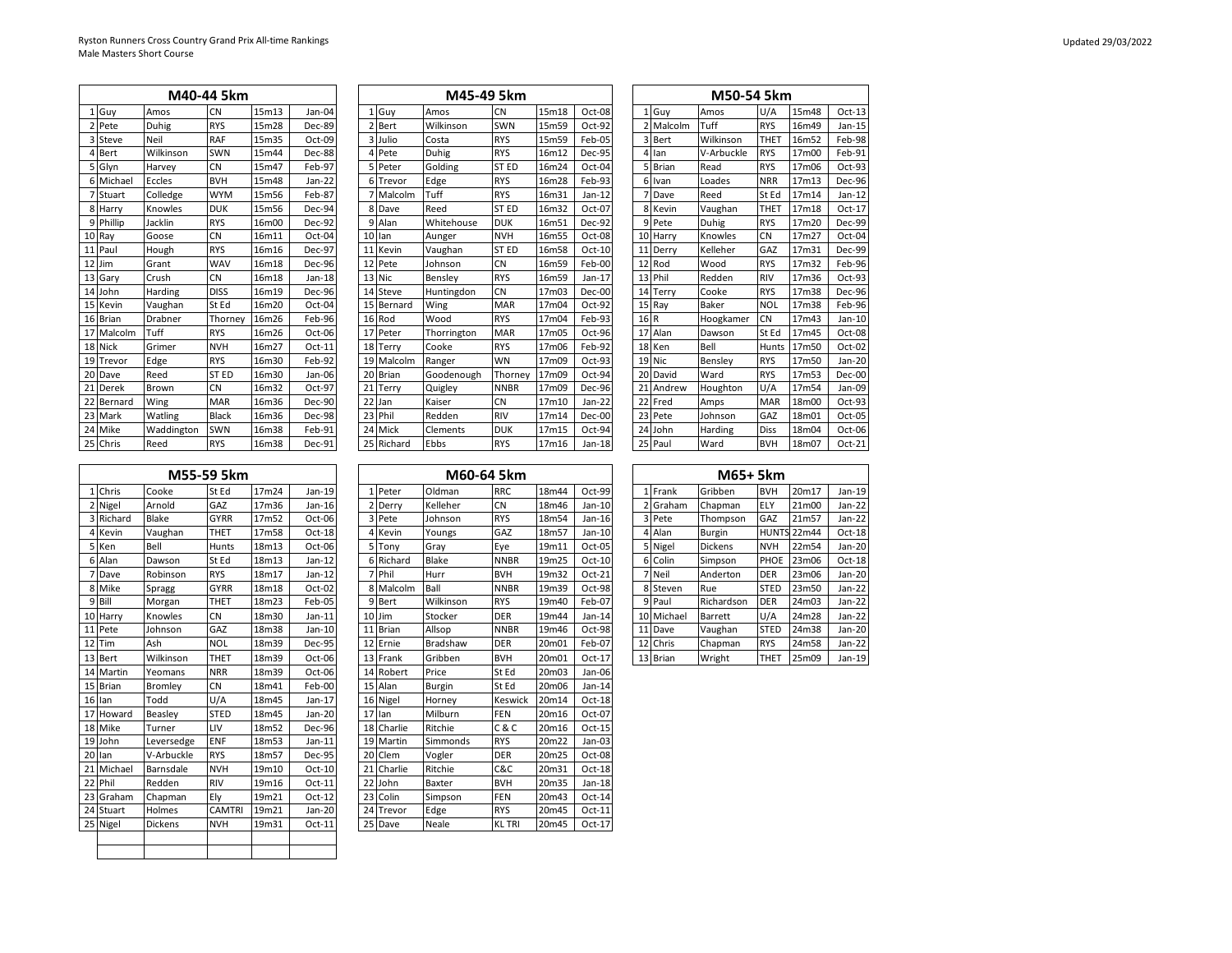| M40-44 6.5km |             |               |             |       |               |  |  |  |  |  |  |  |  |  |
|--------------|-------------|---------------|-------------|-------|---------------|--|--|--|--|--|--|--|--|--|
|              | $1$ Guy     | Amos          | CN          | 20m14 | Dec-05        |  |  |  |  |  |  |  |  |  |
|              | 2 Michael   | <b>Eccles</b> | <b>BVH</b>  | 21m17 | Mar-22        |  |  |  |  |  |  |  |  |  |
|              | 3 Ray       | Goose         | CN          | 21m34 | Mar-05        |  |  |  |  |  |  |  |  |  |
|              | 4 Nick      | Overton       | <b>NVH</b>  | 21m37 | Mar-03        |  |  |  |  |  |  |  |  |  |
| 51           | Gary        | Crush         | CN          | 21m46 | $Mar-19$      |  |  |  |  |  |  |  |  |  |
| 6            | <b>Nick</b> | Grimer        | <b>NVH</b>  | 21m49 | $Mar-12$      |  |  |  |  |  |  |  |  |  |
| 7            | David       | Reed          | St Ed       | 21m57 | Mar-06        |  |  |  |  |  |  |  |  |  |
|              | 8 Malcolm   | Tuff          | Ryston      | 21m59 | Dec-07        |  |  |  |  |  |  |  |  |  |
|              | 9 Kevin     | Vaughan       | St Ed       | 22m02 | Dec-05        |  |  |  |  |  |  |  |  |  |
|              | 10 llan     | Liffen        | <b>GYRR</b> | 22m05 | Dec-04        |  |  |  |  |  |  |  |  |  |
| 11           | Neil        | Adams         | <b>NNBR</b> | 22m07 | <b>Dec-19</b> |  |  |  |  |  |  |  |  |  |
|              | 12 Andrew   | Wright        | <b>NNBR</b> | 22m20 | Mar-02        |  |  |  |  |  |  |  |  |  |
|              | 13 Matt     | Allen         | Ryston      | 22m40 | Mar-18        |  |  |  |  |  |  |  |  |  |
|              | 14 Paul     | Woodyatt      | <b>CN</b>   | 22m46 | Mar-02        |  |  |  |  |  |  |  |  |  |
|              | lan         | Day           | Ely         | 22m46 | Mar-11        |  |  |  |  |  |  |  |  |  |

|           | M40-44 6.5km |             |       |          |  |            | M45-49 6.5km |            |       |          |     |           | M50-54 6.5km |               |       |               |
|-----------|--------------|-------------|-------|----------|--|------------|--------------|------------|-------|----------|-----|-----------|--------------|---------------|-------|---------------|
| 1 Guy     | Amos         | CN          | 20m14 | Dec-05   |  | L Guy      | Amos         | <b>CN</b>  | 20m32 | Dec-08   |     | 1 Spencer | Goodall      | <b>CN</b>     | 22m01 | Dec-18        |
| 2 Michael | Eccles       | <b>BVH</b>  | 21m17 | Mar-22   |  | 2 Julio    | Costa        | Ryston     | 21m31 | Dec-04   |     | 2 Stan    | Owen         | <b>NVH</b>    | 22m07 | Mar-03        |
| 3 Ray     | Goose        | <b>CN</b>   | 21m34 | Mar-05   |  | 3 Peter    | Golding      | St Ed      | 21m48 | Dec-03   |     | 3 R       | Cleverton    | <b>CN</b>     | 22m43 | Dec-09        |
| 4 Nick    | Overton      | <b>NVH</b>  | 21m37 | Mar-03   |  | 4 Kevin    | Vaughan      | St Ed      | 21m53 | Mar-14   |     | 4 Malcolm | Tuff         | <b>Ryston</b> | 22m46 | Dec-14        |
| 5 Gary    | Crush        | <b>CN</b>   | 21m46 | Mar-19   |  | 5 Malcolm  | Tuff         | Ryston     | 21m56 | Dec-11   |     | 5 Phil    | Redden       | <b>RIV</b>    | 22m58 | Mar-02        |
| 6 Nick    | Grimer       | <b>NVH</b>  | 21m49 | $Mar-12$ |  | 6 David    | Reed         | St Ed      | 22m16 | Dec-07   |     | 6 Ray     | Church       | <b>NVH</b>    | 23m04 | Mar-02        |
| 7 David   | Reed         | St Ed       | 21m57 | Mar-06   |  | 7 Nic      | Bensley      | Ryston     | 22m26 | Mar-17   |     | 7 Harry   | Knowles      | <b>CN</b>     | 23m09 | Dec-04        |
| 8 Malcolm | Tuff         | Ryston      | 21m59 | Dec-07   |  | 8 Jan      | Kaiser       | <b>CN</b>  | 22m34 | $Dec-19$ |     | 8 Nic     | Bensley      | <b>RYS</b>    | 23m09 | $Jan-20$      |
| 9 Kevin   | Vaughan      | lSt Ed      | 22m02 | Dec-05   |  | 9 Steve    | Huntingdon   | <b>CN</b>  | 22m43 | Mar-02   |     | 9 Alan    | Dawson       | St Ed         | 23m10 | Mar-09        |
| 10llan    | Liffen       | <b>GYRR</b> | 22m05 | Dec-04   |  | 10 Richard | Ebbd         | <b>RYS</b> | 22m46 | $Dec-19$ |     | 10 Pete   | Johnson      | GAZ           | 23m29 | Dec-05        |
| 11 Neil   | Adams        | <b>NNBR</b> | 22m07 | Dec-19   |  | 11 Andrew  | Houghton     | U/A        | 22m57 | Dec-05   |     | 11 Kevin  | Vaughan      | <b>THET</b>   | 23m35 | Mar-14        |
| 12 Andrew | Wright       | <b>NNBR</b> | 22m20 | Mar-02   |  | $12$ Ray   | Goose        | <b>CN</b>  | 23m02 | Mar-10   |     | 12 Nigel  | Arnold       | GAZ           | 23m43 | Mar-09        |
| 13 Matt   | Allen        | Ryston      | 22m40 | $Mar-18$ |  | $13$ lan   | Aunger       | <b>NVH</b> | 23m04 | Dec-08   | 13R |           | Hoogkamer    | <b>CN</b>     | 23m48 | <b>Dec-10</b> |
| 14 Paul   | Woodyatt     | <b>CN</b>   | 22m46 | Mar-02   |  | 14 Steve   | Faulkner     | U/A        | 23m14 | Mar-03   |     | 14 Ken    | Bell         | l Hunts       | 23m52 | Dec-01        |
|           |              |             |       |          |  |            |              |            |       |          |     |           |              |               |       |               |

|                 | M50-54 6.5km |           |             |       |               |  |  |  |  |  |  |  |  |  |
|-----------------|--------------|-----------|-------------|-------|---------------|--|--|--|--|--|--|--|--|--|
| $\mathbf{1}$    | Spencer      | Goodall   | <b>CN</b>   | 22m01 | Dec-18        |  |  |  |  |  |  |  |  |  |
|                 | 2 Stan       | Owen      | <b>NVH</b>  | 22m07 | Mar-03        |  |  |  |  |  |  |  |  |  |
| 3               | R            | Cleverton | CΝ          | 22m43 | Dec-09        |  |  |  |  |  |  |  |  |  |
| 4               | Malcolm      | Tuff      | Ryston      | 22m46 | Dec-14        |  |  |  |  |  |  |  |  |  |
| 51              | Phil         | Redden    | <b>RIV</b>  | 22m58 | Mar-02        |  |  |  |  |  |  |  |  |  |
| 6               | Ray          | Church    | <b>NVH</b>  | 23m04 | Mar-02        |  |  |  |  |  |  |  |  |  |
| $\overline{7}$  | Harry        | Knowles   | <b>CN</b>   | 23m09 | Dec-04        |  |  |  |  |  |  |  |  |  |
|                 | 8 Nic        | Bensley   | <b>RYS</b>  | 23m09 | Jan-20        |  |  |  |  |  |  |  |  |  |
| 9١              | Alan         | Dawson    | St Ed       | 23m10 | Mar-09        |  |  |  |  |  |  |  |  |  |
| 101             | Pete         | Johnson   | GAZ         | 23m29 | <b>Dec-05</b> |  |  |  |  |  |  |  |  |  |
| 11              | Kevin        | Vaughan   | <b>THET</b> | 23m35 | Mar-14        |  |  |  |  |  |  |  |  |  |
| 12 <sup>1</sup> | Nigel        | Arnold    | GAZ         | 23m43 | Mar-09        |  |  |  |  |  |  |  |  |  |
| 13              | R            | Hoogkamer | <b>CN</b>   | 23m48 | Dec-10        |  |  |  |  |  |  |  |  |  |
|                 | 14 Ken       | Bell      | Hunts       | 23m52 | Dec-01        |  |  |  |  |  |  |  |  |  |

| M55-59 6.5km |           |            |             |       |               |  |  |  |  |  |  |  |  |  |
|--------------|-----------|------------|-------------|-------|---------------|--|--|--|--|--|--|--|--|--|
|              | 1 Nigel   | Arnold     | GAZ         | 23m21 | Mar-16        |  |  |  |  |  |  |  |  |  |
| 2            | Chris     | Cooke      | St Ed       | 23m50 | Dec-18        |  |  |  |  |  |  |  |  |  |
| 3            | Bill      | Morgan     | <b>THET</b> | 24m06 | Mar-05        |  |  |  |  |  |  |  |  |  |
| 4            | Richard   | Blake      | <b>GYRR</b> | 24m07 | Dec-06        |  |  |  |  |  |  |  |  |  |
|              | 5 I Alan  | Dawson     | St Ed       | 24m07 | <b>Dec-11</b> |  |  |  |  |  |  |  |  |  |
| 6            | Pete      | Johnson    | GAZ         | 24m08 | Dec-09        |  |  |  |  |  |  |  |  |  |
|              | 7 Kevin   | Vaughan    | Thet        | 24m09 | Dec-19        |  |  |  |  |  |  |  |  |  |
| 8            | IJ        | Leversedge | <b>ENF</b>  | 24m13 | <b>Dec-10</b> |  |  |  |  |  |  |  |  |  |
| 9            | Mike      | Spragg     | <b>GYRR</b> | 24m19 | Mar-03        |  |  |  |  |  |  |  |  |  |
|              | 10 Dave   | Robinson   | Ryston      | 24m38 | Mar-12        |  |  |  |  |  |  |  |  |  |
| 11           | Kevin     | Youngs     | GAZ         | 24m43 | Dec-08        |  |  |  |  |  |  |  |  |  |
|              | 12 Bert   | Wilkinson  | Ryston      | 24m50 | Dec-03        |  |  |  |  |  |  |  |  |  |
|              | 13 Howard | Beasley    | St Ed       | 25m24 | <b>Dec-19</b> |  |  |  |  |  |  |  |  |  |
|              | 14 John   | Baxter     | <b>BVH</b>  | 25m50 | <b>Dec-15</b> |  |  |  |  |  |  |  |  |  |

|                |           |              | M60-64 6.5km  |       |          |  |           |               |             | M65+ 6.5km |          |  |          |                 |             |       |        |
|----------------|-----------|--------------|---------------|-------|----------|--|-----------|---------------|-------------|------------|----------|--|----------|-----------------|-------------|-------|--------|
|                | 1 Nigel   | Arnold       | GAZ           | 23m21 | Mar-16   |  | 1 Kevin   | Youngs        | GAZ         | 24m20      | Dec-09   |  | 1 Frank  | Gribben         | <b>BVH</b>  | 27m34 | Mar-19 |
|                | 2 Chris   | Cooke        | St Ed         | 23m50 | Dec-18   |  | 2 Derry   | Kelleher      | <b>CN</b>   | 24m32      | Dec-09   |  | 2 Graham | Chapman         | <b>IELY</b> | 28m40 | Dec-21 |
|                | 3 Bill    | Morgan       | THET          | 24m06 | Mar-05   |  | 3 Tony    | Gray          | Eye         | 24m55      | Dec-05   |  | 3 Pete   | Thompson        | GAZ         | 29m14 | Mar-22 |
|                | 4 Richard | <b>Blake</b> | <b>GYRR</b>   | 24m07 | Dec-06   |  | 4 Brian   | Bromley       | GAZ         | 25m54      | Mar-03   |  | 4 Neil   | <b>Anderton</b> | <b>IDer</b> | 31m02 | Mar-20 |
|                | 5 Alan    | Dawson       | <b>St Ed</b>  | 24m07 | $Dec-11$ |  | 5 Bert    | Wilkinson     | Ryston      | 25m58      | Mar-07   |  | 5 Steven | Rue             | <b>STED</b> | 31m16 | Mar-22 |
|                | 6 Pete    | Johnson      | GAZ           | 24m08 | Dec-09   |  | 6 Robert  | Price         | St Ed       | 26m03      | Dec-05   |  | 6 Nigel  | <b>Dickens</b>  | <b>NVH</b>  | 31m11 | Mar-20 |
|                | 7 Kevin   | Vaughan      | Thet          | 24m09 | Dec-19   |  | 7 Pete    | Johnson       | Ryston      | 26m03      | $Dec-16$ |  | 7 Chris  | Chapman         | <b>RYS</b>  | 32m36 | Mar-22 |
| 8 <sub>l</sub> |           | Leversedge   | <b>ENF</b>    | 24m13 | $Dec-10$ |  | 8 Nigel   | Horney        | Keswick     | 26m33      | Dec-18   |  | 8 Dave   | Vaughan         | St Eds      | 33m19 | Mar-20 |
|                | 9 Mike    | Spragg       | <b>GYRR</b>   | 24m19 | Mar-03   |  | 9 Richard | <b>Blake</b>  | <b>NNBR</b> | 26m34      | $Dec-10$ |  | 9 Brian  | Wright          | Thet        | 33m43 | Dec-18 |
|                | 10 Dave   | Robinson     | <b>Ryston</b> | 24m38 | $Mar-12$ |  | 10 Alan   | <b>Burgin</b> | Hunts       | 26m35      | Mar-14   |  |          |                 |             |       |        |
|                | 11 Kevin  | Youngs       | GAZ           | 24m43 | Dec-08   |  | $11$ Jim  | Stocker       | Hunts       | 26m36      | $Dec-13$ |  |          |                 |             |       |        |
|                | 12 Bert   | Wilkinson    | <b>Ryston</b> | 24m50 | Dec-03   |  | 12 Glyn   | Smith         | C & C       | 26m40      | Dec-06   |  |          |                 |             |       |        |
|                | 13 Howard | Beasley      | lSt Ed        | 25m24 | $Dec-19$ |  | 13 Mike   | <b>Spragg</b> | GYRR        | 26m41      | Dec-07   |  |          |                 |             |       |        |
|                | 14 John   | Baxter       | <b>BVH</b>    | 25m50 | $Dec-15$ |  | $14$ lan  | Milburn       | Fenland     | 26m55      | Dec-07   |  |          |                 |             |       |        |

|                |              | M65+ 6.5km     |             |       |          |
|----------------|--------------|----------------|-------------|-------|----------|
|                | 1 Frank      | Gribben        | <b>BVH</b>  | 27m34 | $Mar-19$ |
| 2              | Graham       | Chapman        | ELY         | 28m40 | Dec-21   |
| 3              | Pete         | Thompson       | GAZ         | 29m14 | Mar-22   |
| $\overline{4}$ | Neil         | Anderton       | Der         | 31m02 | Mar-20   |
| 51             | Steven       | Rue            | <b>STED</b> | 31m16 | Mar-22   |
| 6              | Nigel        | <b>Dickens</b> | <b>NVH</b>  | 31m11 | Mar-20   |
| 7              | Chris        | Chapman        | <b>RYS</b>  | 32m36 | Mar-22   |
| 8              | Dave         | Vaughan        | St Eds      | 33m19 | Mar-20   |
| 9              | <b>Brian</b> | Wright         | Thet        | 33m43 | Dec-18   |
|                |              |                |             |       |          |
|                |              |                |             |       |          |
|                |              |                |             |       |          |
|                |              |                |             |       |          |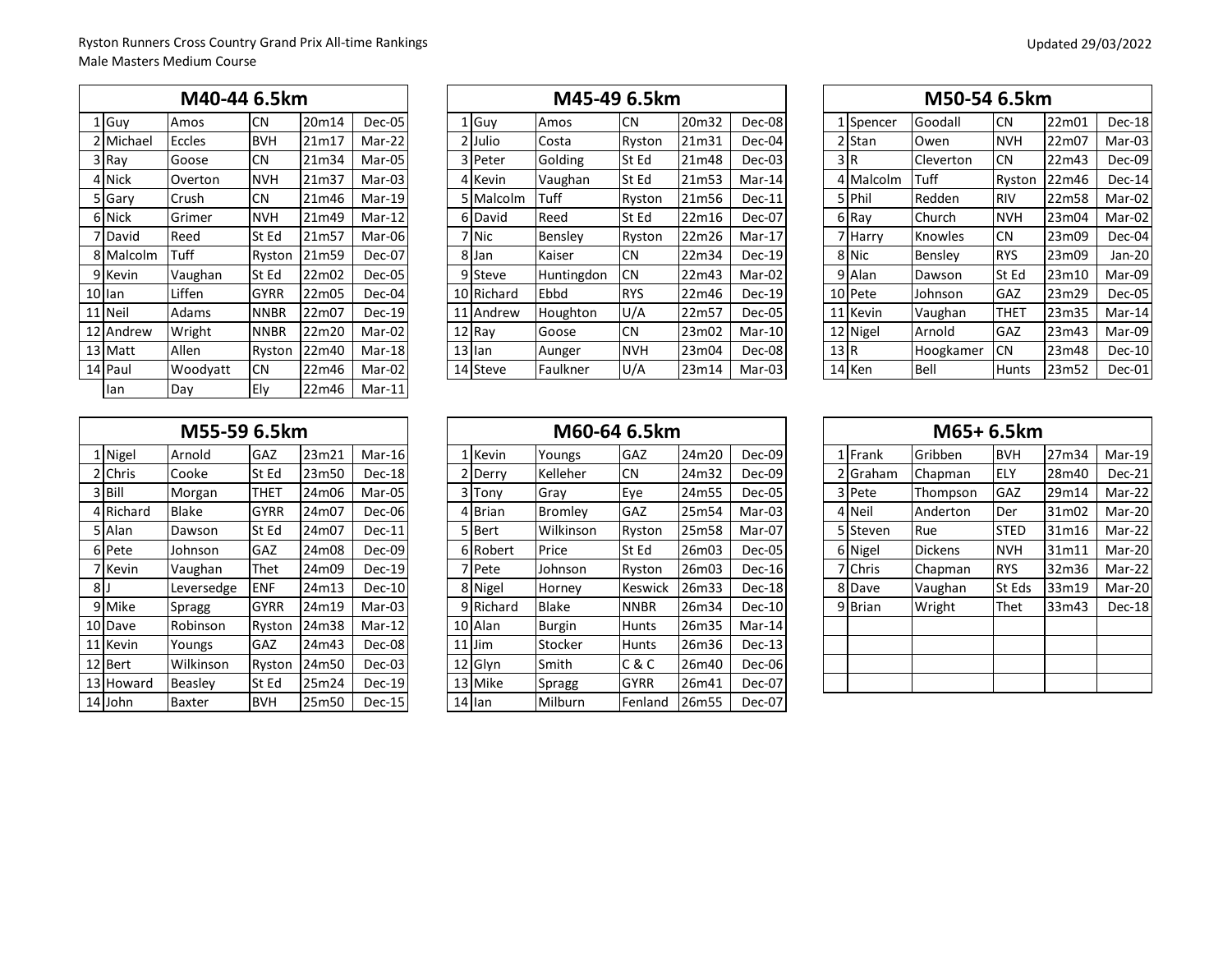|    |              | M40-44 9km |             |       |               |    |                 | M45-49 9km |             |       |               |     |           | M50-54 9km      |             |       |        |
|----|--------------|------------|-------------|-------|---------------|----|-----------------|------------|-------------|-------|---------------|-----|-----------|-----------------|-------------|-------|--------|
|    | Guy          | Amos       | <b>CN</b>   | 27m44 | Jan-05        |    | 1 Guy           | Amos       | <b>CN</b>   | 28m33 | Feb-09        |     | 1 Guy     | Amos            | U/A         | 28m36 | Nov-13 |
|    | Steve        | Neill      | <b>RAF</b>  | 27m50 | Nov-09        |    | 2 Bert          | Wilkinson  | <b>DUK</b>  | 28m43 | <b>Nov-92</b> |     | 2 Bert    | Wilkinson       | THET        | 29m54 | Nov-97 |
|    | 3 Pete       | Duhig      | <b>RYS</b>  | 28m10 | <b>Nov-92</b> |    | 3 Dave          | Reed       | St Ed       | 29m34 | Feb-08        |     | 3 Peter   | Andrew          | <b>DUK</b>  | 30m00 | Mar-93 |
|    | 4 P          | Bevilagua  | Thorn       | 28m35 | Jan-95        |    | 4 Pete          | Duhig      | <b>RYS</b>  | 29m42 | Nov-96        |     | 4 Spencer | Goodall         | <b>CN</b>   | 30m06 | Nov-18 |
|    | 5 Glyn       | Harvey     | <b>CN</b>   | 28m50 | Jan-97        |    | 5S              | Huntingdon | <b>CN</b>   | 30m06 | $Jan-01$      |     | 5 Malcolm | Tuff            | <b>RYS</b>  | 30m29 | Nov-14 |
|    | 6 Bert       | Wilkinson  | <b>RAF</b>  | 28m53 | <b>Nov-89</b> |    | 6 Pete          | Johnson    | <b>CN</b>   | 30m08 | Jan-01        | 6   | Terry     | Mulcahv         | <b>BUNG</b> | 30m31 | Nov-99 |
|    | 'IR          | Hamilton   | <b>NNBR</b> | 28m53 | Nov-03        |    | 7 Malcolm       | Tuff       | <b>RYS</b>  | 30m08 | $Nov-12$      |     | 7 Ian     | V-Arbuckle      | <b>RYS</b>  | 30m36 | Mar-92 |
|    | 8 Phil       | Jacklin    | <b>RYS</b>  | 29m01 | <b>Nov-92</b> |    | 8 Jan           | Kaiser     | <b>CN</b>   | 30m27 | $Nov-19$      |     | 8 Brian   | Bromley         | <b>DUK</b>  | 30m55 | Mar-93 |
|    | 9 Nigel      | Arnold     | <b>CN</b>   | 29m03 | <b>Nov-97</b> |    | 9 Terry         | Cooke      | <b>RYS</b>  | 30m29 | Mar-92        | 9   | Ivan      | Loades          | <b>NRR</b>  | 31m03 | Nov-94 |
|    | 10 Alan      | Shutt      | <b>MAR</b>  | 29m09 | Jan-92        |    | 10 A            | Whitehouse | <b>DUK</b>  | 30m34 | Nov-94        |     | 10 Pete   | Johnson         | GAZ         | 31m18 | Nov-05 |
|    | 11 Ray       | Goose      | <b>CN</b>   | 29m21 | Jan-05        |    | 11 Nic          | Bensley    | <b>RYS</b>  | 30m38 | Feb-16        |     | 11 Rod    | Wood            | <b>RYS</b>  | 31m21 | Mar-96 |
| 12 | Kevin        | Vaughan    | St Ed       | 29m23 | Nov-04        | 12 | Richard         | Ebbs       | <b>RYS</b>  | 30m46 | <b>Nov-19</b> | 12  | Terry     | Cooke           | <b>RYS</b>  | 31m26 | Jan-97 |
| 13 | <b>Brian</b> | Drabner    | Thorn       | 29m25 | Jan-96        |    | 13<br>Rod       | Wood       | <b>RYS</b>  | 30m49 | Jan-96        | 13  | Kevin     | Vaughan         | St Ed       | 31m26 | Nov-14 |
|    | 14 John      | Harding    | <b>Diss</b> | 29m36 | <b>Nov-96</b> |    | 14 Dave         | Pettitt    | C&C         | 30m50 | Nov-10        |     | 14 Pete   | <b>Duhig</b>    | <b>RYS</b>  | 31m38 | Jan-00 |
|    | 15 Paul      | Hough      | <b>RYS</b>  | 29m36 | <b>Nov-97</b> |    | 15 Kevin        | Vaughan    | St Ed       | 30m53 | $Nov-10$      |     | 15 Ray    | <b>Baker</b>    | <b>NOL</b>  | 31m50 | Jan-96 |
|    | 16 Chris     | Clarke     | <b>NVH</b>  | 29m38 | Feb-03        |    | 16 M            | Ringer     | <b>WN</b>   | 30m56 | Mar-95        | 16S |           | Huntingdon      | <b>CN</b>   | 31m51 | Jan-07 |
| 17 | Michael      | Edge       | St Ed       | 29m39 | <b>Nov-97</b> | 17 | llan            | Auger      | <b>NVH</b>  | 30m58 | Nov-08        | 17  | Alan      | Dawson          | St Ed       | 31m56 | Feb-10 |
|    | 18 Michael   | Eccles     | <b>BVH</b>  | 29m50 | $Nov-21$      |    | 18 <sub>P</sub> | Thorington | <b>MAR</b>  | 31m02 | Jan-95        | 18  | Ernie     | <b>Bradshaw</b> | WYM         | 32m01 | Mar-98 |
|    | 19 Neil      | Davison    | <b>CN</b>   | 29m51 | $Nov-13$      |    | 19 A            | Houghton   | U/A         | 31m03 | <b>Nov-05</b> | 19  | Mike      | Spragg          | <b>GYRR</b> | 32m04 | Jan-98 |
|    | 20 Nick      | Grimer     | <b>NVH</b>  | 29m52 | <b>Nov-11</b> |    | 20 Bill         | Morgan     | <b>THET</b> | 31m08 | Jan-96        | 20  | John      | Wright          | <b>DUK</b>  | 32m05 | Mar-93 |
|    |              |            |             |       |               |    |                 |            |             |       |               |     |           |                 |             |       |        |

|   |              | M40-44 9km     |             |       |               |                |          | M45-49 9km |            |       |               |              |              | M50-54 9km      |             |       |        |
|---|--------------|----------------|-------------|-------|---------------|----------------|----------|------------|------------|-------|---------------|--------------|--------------|-----------------|-------------|-------|--------|
|   | Guy          | Amos           | <b>CN</b>   | 27m44 | Jan-05        |                | 1 Guy    | Amos       | <b>CN</b>  | 28m33 | Feb-09        | $\mathbf{1}$ | Guy          | Amos            | U/A         | 28m36 | Nov-13 |
|   | Steve        | Neill          | <b>RAF</b>  | 27m50 | Nov-09        | 2              | Bert     | Wilkinson  | <b>DUK</b> | 28m43 | Nov-92        |              | 2 Bert       | Wilkinson       | <b>THET</b> | 29m54 | Nov-97 |
|   | Pete         | Duhig          | <b>RYS</b>  | 28m10 | Nov-92        |                | 3 Dave   | Reed       | St Ed      | 29m34 | Feb-08        |              | 3 Peter      | Andrew          | <b>DUK</b>  | 30m00 | Mar-93 |
|   | <b>P</b>     | Bevilagua      | Thorn       | 28m35 | Jan-95        |                | 4 Pete   | Duhig      | <b>RYS</b> | 29m42 | <b>Nov-96</b> |              | 4 Spencer    | Goodall         | <b>CN</b>   | 30m06 | Nov-18 |
|   | Glyn         | Harvey         | <b>CN</b>   | 28m50 | Jan-97        | 5 <sub>5</sub> |          | Huntingdon | <b>CN</b>  | 30m06 | $Jan-01$      |              | 5 Malcolm    | Tuff            | <b>RYS</b>  | 30m29 | Nov-14 |
| 6 | Bert         | Wilkinson      | <b>RAF</b>  | 28m53 | <b>Nov-89</b> |                | 6 Pete   | Johnson    | <b>CN</b>  | 30m08 | $Jan-01$      |              | 6 Terry      | Mulcahy         | <b>BUNG</b> | 30m31 | Nov-99 |
|   | l R          | Hamilton       | <b>NNBR</b> | 28m53 | Nov-03        |                | Malcolm  | Tuff       | <b>RYS</b> | 30m08 | $Nov-12$      |              | 7 Ian        | V-Arbuckle      | <b>RYS</b>  | 30m36 | Mar-92 |
|   | Phil         | Jacklin        | <b>RYS</b>  | 29m01 | Nov-92        |                | 8 Jan    | Kaiser     | <b>CN</b>  | 30m27 | Nov-19        | 8            | <b>Brian</b> | Bromley         | <b>DUK</b>  | 30m55 | Mar-93 |
|   | Nigel        | Arnold         | <b>CN</b>   | 29m03 | Nov-97        |                | 9 Terry  | Cooke      | <b>RYS</b> | 30m29 | Mar-92        | 9            | Ivan         | Loades          | <b>NRR</b>  | 31m03 | Nov-94 |
|   | Alan         | Shutt          | <b>MAR</b>  | 29m09 | Jan-92        | 10 A           |          | Whitehouse | <b>DUK</b> | 30m34 | Nov-94        |              | 10 Pete      | Johnson         | GAZ         | 31m18 | Nov-05 |
|   | Ray          | Goose          | <b>CN</b>   | 29m21 | Jan-05        |                | 11 Nic   | Bensley    | <b>RYS</b> | 30m38 | Feb-16        |              | 11 Rod       | Wood            | <b>RYS</b>  | 31m21 | Mar-96 |
|   | Kevin        | Vaughan        | St Ed       | 29m23 | Nov-04        | 12             | Richard  | Ebbs       | <b>RYS</b> | 30m46 | <b>Nov-19</b> | 12           | Terry        | Cooke           | <b>RYS</b>  | 31m26 | Jan-97 |
|   | <b>Brian</b> | <b>Drabner</b> | Thorn       | 29m25 | Jan-96        |                | 13 Rod   | Wood       | <b>RYS</b> | 30m49 | Jan-96        | 13           | Kevin        | Vaughan         | St Ed       | 31m26 | Nov-14 |
|   | John         | Harding        | <b>Diss</b> | 29m36 | Nov-96        |                | 14 Dave  | Pettitt    | C & C      | 30m50 | Nov-10        |              | 14 Pete      | <b>Duhig</b>    | <b>RYS</b>  | 31m38 | Jan-00 |
|   | Paul         | Hough          | <b>RYS</b>  | 29m36 | Nov-97        |                | 15 Kevin | Vaughan    | St Ed      | 30m53 | Nov-10        |              | 15 Ray       | <b>Baker</b>    | <b>NOL</b>  | 31m50 | Jan-96 |
|   | Chris        | Clarke         | <b>NVH</b>  | 29m38 | Feb-03        | 16 M           |          | Ringer     | WN         | 30m56 | Mar-95        | 16S          |              | Huntingdon      | <b>CN</b>   | 31m51 | Jan-07 |
|   | Michael      | Edge           | St Ed       | 29m39 | Nov-97        |                | 17 Ian   | Auger      | <b>NVH</b> | 30m58 | Nov-08        |              | 17 Alan      | Dawson          | St Ed       | 31m56 | Feb-10 |
|   | Michael      | Eccles         | <b>BVH</b>  | 29m50 | <b>Nov-21</b> | 18 P           |          | Thorington | MAR        | 31m02 | Jan-95        |              | 18 Ernie     | <b>Bradshaw</b> | <b>WYM</b>  | 32m01 | Mar-98 |
|   | Neil         | Davison        | <b>CN</b>   | 29m51 | $Nov-13$      | 19 A           |          | Houghton   | U/A        | 31m03 | <b>Nov-05</b> |              | 19 Mike      | Spragg          | <b>GYRR</b> | 32m04 | Jan-98 |
|   | 0 Nick       | Grimer         | <b>NVH</b>  | 29m52 | $Nov-11$      | 20             | Bill     | Morgan     | THET       | 31m08 | Jan-96        |              | 20 John      | Wright          | <b>DUK</b>  | 32m05 | Mar-93 |
|   |              |                |             |       |               |                | ıS       | Goodall    | <b>WYM</b> | 31m08 | $Nov-13$      |              |              |                 |             |       |        |
|   |              |                |             |       |               |                |          |            |            |       |               |              |              |                 |             |       |        |

|                |              | M50-54 9km   |             |       |               |
|----------------|--------------|--------------|-------------|-------|---------------|
|                | 1 Guy        | Amos         | U/A         | 28m36 | Nov-13        |
| $\overline{2}$ | Bert         | Wilkinson    | THET        | 29m54 | Nov-97        |
| 3              | Peter        | Andrew       | <b>DUK</b>  | 30m00 | Mar-93        |
|                | 4 Spencer    | Goodall      | <b>CN</b>   | 30m06 | <b>Nov-18</b> |
| 5              | Malcolm      | Tuff         | <b>RYS</b>  | 30m29 | <b>Nov-14</b> |
| 6              | Terry        | Mulcahy      | <b>BUNG</b> | 30m31 | Nov-99        |
| 7              | lan          | V-Arbuckle   | <b>RYS</b>  | 30m36 | Mar-92        |
| 8              | <b>Brian</b> | Bromley      | <b>DUK</b>  | 30m55 | Mar-93        |
| 9              | Ivan         | Loades       | <b>NRR</b>  | 31m03 | Nov-94        |
| 10             | Pete         | Johnson      | GAZ         | 31m18 | Nov-05        |
| 11             | Rod          | Wood         | <b>RYS</b>  | 31m21 | Mar-96        |
| 12             | Terry        | Cooke        | <b>RYS</b>  | 31m26 | Jan-97        |
| 13             | Kevin        | Vaughan      | St Ed       | 31m26 | <b>Nov-14</b> |
| 14             | Pete         | Duhig        | <b>RYS</b>  | 31m38 | Jan-00        |
| 15             | Ray          | <b>Baker</b> | <b>NOL</b>  | 31m50 | Jan-96        |
| 16S            |              | Huntingdon   | <b>CN</b>   | 31m51 | Jan-07        |
| 17             | Alan         | Dawson       | St Ed       | 31m56 | Feb-10        |
|                | 18 Ernie     | Bradshaw     | <b>WYM</b>  | 32m01 | Mar-98        |
| 19             | Mike         | Spragg       | <b>GYRR</b> | 32m04 | Jan-98        |
| <b>20</b>      | John         | Wright       | <b>DUK</b>  | 32m05 | Mar-93        |

|    |           | M55-59 9km   |             |       |               |    |                | M60-64 9km    |             |              |               |    |
|----|-----------|--------------|-------------|-------|---------------|----|----------------|---------------|-------------|--------------|---------------|----|
|    | 1 Nigel   | Arnold       | GAZ         | 31m52 | <b>Nov-15</b> |    | 1 Derry        | Kelleher      | CN          | 33m12        | $Feb-10$      |    |
|    | 2 Kevin   | Vaughan      | Thet        | 32m02 | <b>Nov-19</b> |    | 2 Kevin        | Youngs        | GAZ         | 33m19        | $Feb-10$      |    |
|    | 3 Richard | <b>Blake</b> | <b>GYRR</b> | 32m08 | Nov-05        |    | 3 Peter        | Oldham        | <b>RRC</b>  | 33m38        | <b>Nov-99</b> | 3  |
| 4  | Derry     | Kelleher     | <b>CN</b>   | 32m18 | Jan-05        |    | 4 Pete         | Johnson       | <b>RYS</b>  | 34m14        | Feb-16        | 4  |
|    | Chris     | Cooke        | St Ed       | 32m19 | Nov-18        | 5  | Tony           | Gray          | Eye         | 34m40        | Feb-06        | 5  |
|    | 6 John    | Leversedge   | <b>ENF</b>  | 32m25 | $Nov-10$      |    | 6 Brian        | Bromley       | GAZ         | 35m20        | Feb-03        | 6  |
|    | 7 Pete    | Johnson      | GAZ         | 32m30 | $Nov-10$      |    | Richard        | <b>Blake</b>  | <b>NNBR</b> | 35m33        | $Nov-10$      | 7  |
| 8  | Alan      | Dawson       | St Ed       | 32m33 | $Nov-11$      |    | 8 Harry        | Knowles       | <b>CN</b>   | 35m50        | <b>Nov-15</b> | 8  |
| 9  | Bert      | Wilkinson    | <b>THET</b> | 33m02 | Feb-04        |    | 9 Robert       | Price         | St Ed       | 35m52        | Nov-05        | 9  |
| 10 | Kevin     | Youngs       | GAZ         | 33m04 | Nov-07        |    | 10 Bert        | Wilkinson     | <b>RYS</b>  | 35m54        | Nov-06        | 10 |
| 11 | Mike      | Spragg       | <b>GYRR</b> | 33m06 | Nov-03        | 11 | <b>Ilan</b>    | Milburn       | <b>FEN</b>  | 36m04        | <b>Nov-05</b> | 11 |
| 12 | Harry     | Knowles      | <b>CN</b>   | 33m10 | $Feb-10$      | 12 | <b>Malcolm</b> | Ball          | <b>NNBR</b> | 36m06        | <b>Nov-98</b> | 12 |
| 13 | Bill      | Morgan       | THET        | 33m19 | Jan-05        | 13 | Alan           | <b>Burgin</b> | Hunts       | 36m16        | Feb-14        | 13 |
| 14 | lan       | V-Arbuckle   | <b>RYS</b>  | 33m30 | Mar-96        | 14 | <b>Brian</b>   | Allsop        | <b>NNBR</b> | 36m30        | Jan-00        | 14 |
| 15 | lan       | Milburn      | <b>FEN</b>  | 33m43 | Nov-99        |    | 15 Peter       | Howard        | C & C       | 36m30        | $Nov-03$      | 15 |
| 16 | Martin    | Yeomans      | <b>NRR</b>  | 33m44 | Nov-06        |    | 16 Charlie     | Ritchie       | C&C         | 36m35        | Nov-16        | 16 |
| 17 | Mike      | Turner       | LIV         | 34m14 | Jan-97        | 17 | Martin         | Simmonds      | <b>RYS</b>  | 36m51        | Feb-04        | 17 |
| 18 | Graham    | Chapman      | Ely         | 34m22 | <b>Nov-11</b> |    | 18 John        | Baxter        | <b>BVH</b>  | 37m01        | <b>Nov-17</b> | 18 |
| 19 | Michael   | Barnsdale    | <b>NVH</b>  | 34m33 | $Nov-10$      | 19 | Ernie          | Bradshaw      | <b>DER</b>  | 37m03        | Jan-07        | 19 |
| 20 | Tim       | Ash          | <b>NOL</b>  | 34m39 | Jan-96        |    | 20 Nigel       | Horney        |             | Keswicl37m06 | <b>Nov-18</b> | 20 |

| M55-59 9km |             |       |               |  |            | M60-64 9km    |              |               |               |    |           | M65+9km        |             |
|------------|-------------|-------|---------------|--|------------|---------------|--------------|---------------|---------------|----|-----------|----------------|-------------|
| nold       | <b>GAZ</b>  | 31m52 | $Nov-15$      |  | 1 Derry    | Kelleher      | <b>CN</b>    | 33m12         | $Feb-10$      |    | 1 Frank   | Gribben        | <b>BVH</b>  |
| ughan      | Thet        | 32m02 | $Nov-19$      |  | 2 Kevin    | Youngs        | GAZ          | 33m19         | $Feb-10$      |    | 2 Graham  | Chapman        | ELY         |
| ake        | <b>GYRR</b> | 32m08 | Nov-05        |  | 3 Peter    | Oldham        | <b>RRC</b>   | 33m38         | <b>Nov-99</b> |    | 3 Pete    | Thompson       | GAZ         |
| lleher     | CN.         | 32m18 | Jan-05        |  | 4 Pete     | Johnson       | <b>RYS</b>   | 34m14         | Feb-16        |    | 4 Nigel   | <b>Dickens</b> | <b>NVH</b>  |
| oke        | St Ed       | 32m19 | Nov-18        |  | 5 Tony     | Gray          | Eye          | 34m40         | Feb-06        |    | 5 Michael | Brentnall      | C&C         |
| versedge   | <b>ENF</b>  | 32m25 | <b>Nov-10</b> |  | 6 Brian    | Bromley       | GAZ          | 35m20         | Feb-03        |    | 6 Alan    | <b>Burgin</b>  | Hunts       |
| าทรon      | GAZ         | 32m30 | <b>Nov-10</b> |  | 7 Richard  | Blake         | <b>NNBR</b>  | 35m33         | $Nov-10$      |    | 7 Mark    | Tayler         | <b>NRR</b>  |
| wson       | St Ed       | 32m33 | $Nov-11$      |  | 8 Harry    | Knowles       | <b>CN</b>    | 35m50         | $Nov-15$      |    | 8 Colin   | Simpson        | Phoe        |
| ilkinson   | THET        | 33m02 | Feb-04        |  | 9 Robert   | Price         | St Ed        | 35m52         | Nov-05        |    | 9 Steven  | Rue            | <b>STED</b> |
| ungs       | GAZ         | 33m04 | Nov-07        |  | 10 Bert    | Wilkinson     | <b>RYS</b>   | 35m54         | Nov-06        |    | 10 Neil   | Anderton       | Der         |
| ragg       | <b>GYRR</b> | 33m06 | Nov-03        |  | $11$ lan   | Milburn       | <b>FEN</b>   | 36m04         | Nov-05        | 11 |           |                |             |
| owles      | <b>CN</b>   | 33m10 | $Feb-10$      |  | 12 Malcolm | Ball          | <b>NNBR</b>  | 36m06         | <b>Nov-98</b> | 12 |           |                |             |
| organ      | <b>THET</b> | 33m19 | Jan-05        |  | 13 Alan    | <b>Burgin</b> | <b>Hunts</b> | 36m16         | Feb-14        | 13 |           |                |             |
| Arbuckle   | <b>RYS</b>  | 33m30 | Mar-96        |  | 14 Brian   | Allsop        | <b>NNBR</b>  | 36m30         | Jan-00        | 14 |           |                |             |
| Iburn      | <b>FEN</b>  | 33m43 | Nov-99        |  | 15 Peter   | Howard        | C & C        | 36m30         | Nov-03        | 15 |           |                |             |
| omans      | <b>NRR</b>  | 33m44 | Nov-06        |  | 16 Charlie | Ritchie       | C&C          | 36m35         | $Nov-16$      | 16 |           |                |             |
| rner       | LIV         | 34m14 | Jan-97        |  | 17 Martin  | Simmonds      | <b>RYS</b>   | 36m51         | Feb-04        | 17 |           |                |             |
| apman      | Ely         | 34m22 | $Nov-11$      |  | 18 John    | <b>Baxter</b> | <b>BVH</b>   | 37m01         | Nov-17        | 18 |           |                |             |
| rnsdale    | <b>NVH</b>  | 34m33 | Nov-10        |  | 19 Ernie   | Bradshaw      | DER          | 37m03         | Jan-07        | 19 |           |                |             |
|            | <b>NOL</b>  | 34m39 | Jan-96        |  | 20 Nigel   | Horney        |              | Keswicl 37m06 | Nov-18        | 20 |           |                |             |
|            |             |       |               |  |            |               |              |               |               |    |           |                |             |

|    |            | M55-59 9km   |             |       |               |  |            | M60-64 9km    |             |               |               |    |           | M65+ 9km       |              |       |               |
|----|------------|--------------|-------------|-------|---------------|--|------------|---------------|-------------|---------------|---------------|----|-----------|----------------|--------------|-------|---------------|
|    | 1 Nigel    | Arnold       | <b>GAZ</b>  | 31m52 | <b>Nov-15</b> |  | 1 Derry    | Kelleher      | <b>CN</b>   | 33m12         | $Feb-10$      |    | 1 Frank   | Gribben        | <b>BVH</b>   | 37m09 | Feb-19        |
|    | 2 Kevin    | Vaughan      | Thet        | 32m02 | <b>Nov-19</b> |  | 2 Kevin    | Youngs        | GAZ         | 33m19         | $Feb-10$      |    | 2 Graham  | Chapman        | ELY          | 38m06 | <b>Nov-21</b> |
|    | 3 Richard  | <b>Blake</b> | <b>GYRR</b> | 32m08 | Nov-05        |  | 3 Peter    | Oldham        | <b>RRC</b>  | 33m38         | Nov-99        |    | 3 Pete    | Thompson       | GAZ          | 40m38 | Nov-21        |
|    | Derry      | Kelleher     | <b>CN</b>   | 32m18 | Jan-05        |  | 4 Pete     | Johnson       | <b>RYS</b>  | 34m14         | Feb-16        |    | 4 Nigel   | <b>Dickens</b> | <b>NVH</b>   | 41m02 | <b>Nov-19</b> |
|    | 5 Chris    | Cooke        | St Ed       | 32m19 | <b>Nov-18</b> |  | 5 Tony     | Gray          | Eye         | 34m40         | Feb-06        |    | 5 Michael | Brentnall      | C&C          | 41m06 | <b>Nov-19</b> |
| 6  | John       | Leversedge   | <b>ENF</b>  | 32m25 | <b>Nov-10</b> |  | 6 Brian    | Bromley       | GAZ         | 35m20         | Feb-03        |    | 6 Alan    | Burgin         | <b>Hunts</b> | 41m26 | Feb-19        |
|    | Pete       | Johnson      | GAZ         | 32m30 | <b>Nov-10</b> |  | 7 Richard  | <b>Blake</b>  | <b>NNBR</b> | 35m33         | $Nov-10$      | 71 | Mark      | Tayler         | <b>NRR</b>   | 42m17 | <b>Nov-19</b> |
| 8  | Alan       | Dawson       | St Ed       | 32m33 | Nov-11        |  | 8 Harry    | Knowles       | <b>CN</b>   | 35m50         | $Nov-15$      |    | 8 Colin   | Simpson        | Phoe         | 43m02 | Nov-18        |
| 9  | Bert       | Wilkinson    | <b>THET</b> | 33m02 | Feb-04        |  | 9 Robert   | Price         | St Ed       | 35m52         | Nov-05        |    | 9 Steven  | Rue            | <b>STED</b>  | 43m26 | Feb-22        |
| 10 | Kevin      | Youngs       | GAZ         | 33m04 | <b>Nov-07</b> |  | 10 Bert    | Wilkinson     | <b>RYS</b>  | 35m54         | Nov-06        |    | 10 Neil   | Anderton       | Der          | 43m56 | Feb-19        |
|    | 11 Mike    | Spragg       | <b>GYRR</b> | 33m06 | Nov-03        |  | 11 lan     | Milburn       | FEN         | 36m04         | <b>Nov-05</b> | 11 |           |                |              |       |               |
| 12 | Harry      | Knowles      | <b>CN</b>   | 33m10 | Feb-10        |  | 12 Malcolm | <b>Ball</b>   | <b>NNBR</b> | 36m06         | Nov-98        | 12 |           |                |              |       |               |
|    | 13 Bill    | Morgan       | <b>THET</b> | 33m19 | Jan-05        |  | 13 Alan    | <b>Burgin</b> | Hunts       | 36m16         | Feb-14        | 13 |           |                |              |       |               |
|    | 14 lan     | V-Arbuckle   | <b>RYS</b>  | 33m30 | Mar-96        |  | 14 Brian   | Allsop        | <b>NNBR</b> | 36m30         | Jan-00        | 14 |           |                |              |       |               |
|    | 15 lan     | Milburn      | <b>FEN</b>  | 33m43 | Nov-99        |  | 15 Peter   | Howard        | C & C       | 36m30         | Nov-03        | 15 |           |                |              |       |               |
|    | 16 Martin  | Yeomans      | <b>NRR</b>  | 33m44 | Nov-06        |  | 16 Charlie | Ritchie       | C&C         | 36m35         | $Nov-16$      | 16 |           |                |              |       |               |
|    | 17 Mike    | Turner       | LIV         | 34m14 | Jan-97        |  | 17 Martin  | Simmonds      | <b>RYS</b>  | 36m51         | Feb-04        | 17 |           |                |              |       |               |
|    | 18 Graham  | Chapman      | Ely         | 34m22 | $Nov-11$      |  | 18 John    | <b>Baxter</b> | <b>BVH</b>  | 37m01         | <b>Nov-17</b> | 18 |           |                |              |       |               |
|    | 19 Michael | Barnsdale    | <b>NVH</b>  | 34m33 | Nov-10        |  | 19 Ernie   | Bradshaw      | <b>DER</b>  | 37m03         | Jan-07        | 19 |           |                |              |       |               |
| 20 | Tim        | Ash          | <b>NOL</b>  | 34m39 | Jan-96        |  | 20 Nigel   | Horney        |             | Keswicl 37m06 | <b>Nov-18</b> | 20 |           |                |              |       |               |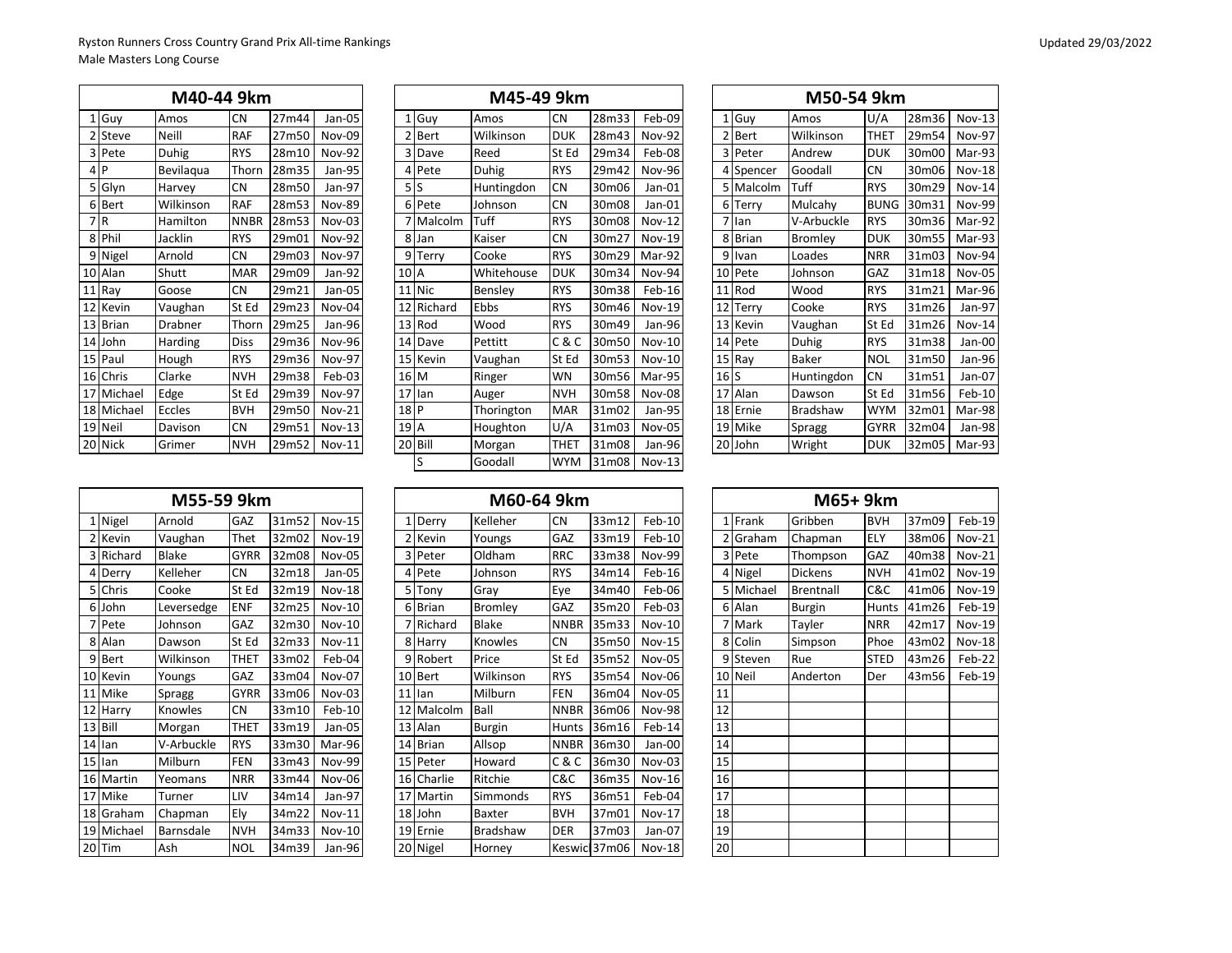|    |              |                    | F35-39 5km |       |          |
|----|--------------|--------------------|------------|-------|----------|
|    | 1 Claire     | Forbes             | S/ton      | 17m38 | Oct-08   |
|    | 2 Sandra     | Bower              | Thetford   | 17m39 | Dec-96   |
|    | 3 Sarah      | Knights            | <b>CN</b>  | 18m03 | Jan-03   |
|    | 4 Jane       | Clarke             | Gazelles   | 18m12 | Jan-04   |
|    | 5 Frances    | Cooke              | March      | 18m22 | Dec-94   |
| 6  | Shirley      | <b>Stallabrass</b> | <b>DUK</b> | 18m34 | Feb-95   |
|    | 7 Marie      | French             | Ryston     | 18m38 | $Jan-17$ |
|    | 8 Celia      | Duncan             | <b>CN</b>  | 19m01 | Dec-96   |
|    | 9 Pauline    | Field              | St Ed      | 19m02 | Oct-96   |
|    | 10 Lyn       | Emmett             | <b>CN</b>  | 19m02 | Oct-06   |
| 11 | Caroline     | Wakefield          | Ryston     | 19m03 | Oct-06   |
|    | 12 Tracey    | Curl               | <b>NRR</b> | 19m10 | Feb-07   |
|    | 13 Louise    | Wilkinson          | <b>CN</b>  | 19m12 | Dec-98   |
|    | 14 Rose      | Waterman           | Tri-A      | 19m22 | Jan-19   |
|    | 15 Elizabeth | Daly               | <b>DER</b> | 19m22 | Oct-21   |

|             |                    | F35-39 5km      |                    |          |              |               | F40-44 5km    |       |                |  |           | F45-49 5km   |                |                   |          |
|-------------|--------------------|-----------------|--------------------|----------|--------------|---------------|---------------|-------|----------------|--|-----------|--------------|----------------|-------------------|----------|
| 1 Claire    | Forbes             | S/ton           | 17m38              | $Oct-08$ | $1$ Jo       | Andrews       | Bungay        | 18m11 | Jan-17         |  | 1 Jane    | Clarke       | Gazelles       | 17m40             | Oct-06   |
| 2 Sandra    | <b>Bower</b>       | Thetford        | 17m39              | Dec-96   | 2 Louise     | White         | Thetford      | 19m35 | $Oct-17$       |  | 2 Maria   | Holland      | <b>CN</b>      | 17m56             | Jan-03   |
| 3 Sarah     | Knights            | <b>CN</b>       | 18m03              | Jan-03   | 3 Nicky      | Roger         | Ryston        | 20m24 | $Oct-14$       |  | 3 Diane   | Hepplewhite  | <b>CN</b>      | 18m09             | Dec-96   |
| 4 Jane      | Clarke             | <b>Gazelles</b> | 18m12              | Jan-04   | 4 Sabine     | Schaefer      | Thetford      | 20m32 | $Jan-18$       |  | 4 Diane   | Marsh        | <b>CN</b>      | 18m40             | Oct-99   |
| 5 Frances   | Cooke              | March           | 18m22              | Dec-94   | 5 Emma       | Buckland      | C & C         | 21m00 | $Oct-15$       |  | 5 Brenda  | Hutcheon     | <b>DUK</b>     | 19m13             | Oct-94   |
| 6 Shirley   | <b>Stallabrass</b> | <b>DUK</b>      | 18m34              | Feb-95   | 6 Lesley     | Robins        | Ryston        | 21m05 | Jan-15         |  | 6 Sarah   | Knights      | U/A            | 19m24             | $Oct-12$ |
| 7 Marie     | French             | Ryston          | 18m38              | $Jan-17$ | 7 Charlotte  | Smith         | Thetford      | 21m19 | $Jan-19$       |  | 7 Tracev  | Curl         | <b>CN</b>      | 19 <sub>m40</sub> | $Oct-13$ |
| 8 Celia     | Duncan             | <b>CN</b>       | 19 <sub>m</sub> 01 | Dec-96   | 8 Caroline   | Houghton      | <b>NRR</b>    | 21m27 | $Jan-17$       |  | 8 Lyn     | Emmett       | <b>Beccles</b> | 19m44             | $Oct-14$ |
| 9 Pauline   | Field              | St Ed           | 19m02              | Oct-96   | 9 Sarah      | <b>Stubbs</b> | <b>BVH</b>    | 21m47 | $Oct-16$       |  | 9 Maureen | McCarthy     | St Ed          | 19 <sub>m45</sub> | Jan-13   |
| 10 Lyn      | <b>IEmmett</b>     | <b>CN</b>       | 19 <sub>m</sub> 02 | Oct-06   | 10 Claire    | Wilshaw       | <b>CAMTRI</b> | 21m50 | $Jan-22$       |  | 10 Nicky  | Roger        | Ryston         | 19 <sub>m45</sub> | Jan-20   |
| 11 Caroline | <b>Wakefield</b>   | Ryston          | 19m03              | $Oct-06$ | 11 Christina | Plumley       | Thetford      | 21m53 | Jan-16 $\vert$ |  | 11 Sandra | <b>Bower</b> | Thetford       | 19m49             | Oct-07   |
|             |                    |                 |                    |          |              |               |               |       |                |  |           |              |                |                   |          |

|                   |                    | F35-39 5km |                    |          |        |              |                 | F40-44 5km    |       |          |  |           | F45-49 5km    |                |                   |          |
|-------------------|--------------------|------------|--------------------|----------|--------|--------------|-----------------|---------------|-------|----------|--|-----------|---------------|----------------|-------------------|----------|
| 1 Claire          | Forbes             | S/ton      | 17m38              | Oct-08   | $1$ Jo |              | Andrews         | Bungay        | 18m11 | Jan-17   |  | 1 Jane    | <b>Clarke</b> | Gazelles       | 17m40             | Oct-06   |
| 2 Sandra          | <b>Bower</b>       | Thetford   | 17m39              | Dec-96   |        | 2 Louise     | White           | Thetford      | 19m35 | Oct-17   |  | 2 Maria   | Holland       | <b>CN</b>      | 17m56             | Jan-03   |
| 3 Sarah           | <b>Knights</b>     | <b>CN</b>  | 18m03              | Jan-03   |        | 3 Nicky      | Roger           | Ryston        | 20m24 | Oct-14   |  | 3 Diane   | Hepplewhite   | <b>CN</b>      | 18m09             | Dec-96   |
| 4 Jane            | Clarke             | Gazelles   | 18m12              | Jan-04   |        | 4 Sabine     | Schaefer        | Thetford      | 20m32 | Jan-18   |  | 4 Diane   | Marsh         | <b>CN</b>      | 18m40             | Oct-99   |
| 5 Frances         | Cooke              | March      | 18m22              | Dec-94   |        | 5 Emma       | <b>Buckland</b> | C & C         | 21m00 | $Oct-15$ |  | 5 Brenda  | Hutcheon      | <b>DUK</b>     | 19m13             | Oct-94   |
| 6 Shirley         | <b>Stallabrass</b> | <b>DUK</b> | 18m34              | Feb-95   |        | 6 Lesley     | <b>Robins</b>   | Ryston        | 21m05 | Jan-15   |  | 6 Sarah   | Knights       | U/A            | 19m24             | Oct-12   |
| 7 Marie           | French             | Ryston     | 18m38              | $Jan-17$ |        | 7 Charlotte  | Smith           | Thetford      | 21m19 | Jan-19   |  | 7 Tracey  | Curl          | <b>CN</b>      | 19 <sub>m40</sub> | $Oct-13$ |
| 8 Celia           | Duncan             | <b>CN</b>  | 19 <sub>m</sub> 01 | Dec-96   |        | 8 Caroline   | Houghton        | <b>NRR</b>    | 21m27 | Jan-17   |  | 8 Lyn     | Emmett        | <b>Beccles</b> | 19m44             | $Oct-14$ |
| 9 Pauline         | Field              | St Ed      | 19m02              | Oct-96   |        | 9 Sarah      | <b>Stubbs</b>   | <b>BVH</b>    | 21m47 | Oct-16   |  | 9 Maureen | McCarthy      | St Ed          | 19m45             | $Jan-13$ |
| 10 Lyn            | Emmett             | <b>CN</b>  | 19 <sub>m</sub> 02 | Oct-06   |        | 10 Claire    | Wilshaw         | <b>CAMTRI</b> | 21m50 | $Jan-22$ |  | 10 Nicky  | Roger         | Ryston         | 19m45             | Jan-20   |
| 11 Caroline       | Wakefield          | Ryston     | 19 <sub>m</sub> 03 | Oct-06   |        | 11 Christina | Plumley         | Thetford      | 21m53 | $Jan-16$ |  | 11 Sandra | <b>Bower</b>  | Thetford       | 19m49             | Oct-07   |
| 12 Tracey         | Curl               | <b>NRR</b> | 19m10              | Feb-07   |        |              |                 |               |       |          |  | 12 Louise | Bailey        | Holbeach       | 20m35             | Feb-00   |
| 13 Louise         | Wilkinson          | <b>CN</b>  | 19m12              | Dec-98   |        |              |                 |               |       |          |  | 13 Helen  | Grant         | C & C          | 20m35             | Oct-11   |
| 14 Rose           | Waterman           | Tri-A      | 19m22              | Jan-19   |        |              |                 |               |       |          |  | 14 Louise | Wilkinson     | <b>CN</b>      | 20m39             | Jan-10   |
| 15 Elizabeth Daly |                    | <b>DER</b> | 19m22              | Oct-21   |        |              |                 |               |       |          |  | 15 Trisha | Dennison      | Thetford       | 21m09             | Oct-07   |

|                 |                  |          | F50-54 5km  |       |          |
|-----------------|------------------|----------|-------------|-------|----------|
|                 | 1 Jane           | Clarke   | <b>CN</b>   | 19m25 | Jan-15   |
| $\overline{2}$  | Carol            | Devlin   | Dereham     | 19m58 | Oct-16   |
| 31              | Christine        | Anthony  | W Suffolk   | 20m47 | Jan-18   |
|                 | 4 Nicky          | Roger    | <b>RYS</b>  | 21m20 | $Oct-21$ |
| 5 <sub>l</sub>  | Louise           | Pegg     | <b>NNBR</b> | 21m47 | $Jan-17$ |
|                 | 6 Jo             | Isbill   | Ryston      | 22m23 | Jan-16   |
|                 | 7 Niki           | Park     | U/A         | 22m44 | Oct-15   |
| 8               | Debbie           | James    | Ryston      | 22m54 | $Oct-21$ |
|                 | 9 Linda          | Marshall | Ryston      | 22m56 | $Jan-19$ |
| 10              | Geraldine Jordan |          | Ryston      | 22m57 | Oct-16   |
| 11              | Pauline          | Drewery  | Ryston      | 23m24 | Jan-22   |
| 12              | Karen            | Wood     | Ryston      | 23m31 | Oct-15   |
| 13 <sup>l</sup> | Linda            | Marshall | Ryston      | 23m41 | $Oct-16$ |
| 14              | Dawn             | Carver   | U/A         | 23m48 | Jan-16   |

|                     |               | F50-54 5km    |       |                |              |               | F55-59 5km      |                   |          |           |               | F60+ 5km    |       |        |
|---------------------|---------------|---------------|-------|----------------|--------------|---------------|-----------------|-------------------|----------|-----------|---------------|-------------|-------|--------|
| 1 Jane              | <b>Clarke</b> | ICN.          | 19m25 | $Jan-15$       | 1 Christine  | Anthony       | WS              | 19 <sub>m53</sub> | $Jan-19$ | $1$ Jenny | Morgan        | St Eds      | 23m24 | Oct-18 |
| 2 Carol             | Devlin        | Dereham       | 19m58 | $Oct-16$       | 2 Jane       | Clarke        | <b>CN</b>       | 20m29             | Jan-19   | 2 Gail    | Hardingham    | <b>BVH</b>  | 24m38 | Jan-19 |
| 3 Christine         | Anthony       | W Suffolk     | 20m47 | Jan-18         | 3 Sandra     | <b>Bower</b>  | Thetford        | 20m50             | Jan-16   | 3 Bobbie  | Sauerzapf     | Bungay      | 24m46 | Jan-19 |
| 4 Nicky             | Roger         | <b>RYS</b>    | 21m20 | Oct-21         | 4 Veronica   | Manly         | Wym             | 21m42             | Oct-03   | 4 Maureen | Wolfe         | Ryston      | 25m50 | Oct-19 |
| 5 Louise            | Pegg          | <b>NNBR</b>   | 21m47 | $Jan-17$       | 5 Elke       | Hausler       | <b>EMAC</b>     | 22m07             | Jan-19   | 5 Pauline | Sparrow       | Ryston      | 25m54 | Jan-22 |
| 6 Jo                | <b>Isbill</b> | Ryston        | 22m23 | Jan-16 $\vert$ | 6 Eva        | Osborne       | Wym             | 22m14             | Feb-00   | 6 Jane    | Ashby         | Ryston      | 26m34 | Jan-20 |
| 7 Niki              | Park          | U/A           | 22m44 | $Oct-15$       | 7 Brenda     | Hutcheon      | Gazelles        | 22m29             | Jan-03   | 7 Liz     | <b>Blakie</b> | Ryston      | 26m36 | Oct-18 |
| 8 Debbie            | James         | Ryston        | 22m54 | Oct-21         | 8 Gill       | Woodhouse     | Dereham         | 22m33             | Oct-05   | 8 Jane    | Ashby         | Ryston      | 26m58 | Oct-19 |
| 9 Linda             | Marshall      | Ryston        | 22m56 | Jan-19         | 9 Judy       | Norris        | <b>Boston</b>   | 22m38             | $Oct-00$ | 9 Rita    | Rue           | <b>STED</b> | 27m35 | Oct-21 |
| 10 Geraldine Jordan |               | <b>Ryston</b> | 22m57 | $Oct-16$       | 10 Maureen   | Wolfe         | Ryston          | 22m45             | Jan-15   | 10 Eva    | Osborne       | Wym         | 28m10 | Jan-20 |
| 11 Pauline          | Drewery       | Ryston        | 23m24 | $Jan-22$       | 11 Geraldine | <b>Jordan</b> | <b>KLTRI</b>    | 23m08             | $Oct-21$ |           |               |             |       |        |
| 12 Karen            | Wood          | Ryston        | 23m31 | $Oct-15$       | 12 Jenny     | Morgan        | St Eds          | 23m18             | $Jan-18$ |           |               |             |       |        |
| 13 Linda            | Marshall      | Ryston        | 23m41 | $Oct-16$       | 13 Sally     | Dormer        | Brandon         | 23m21             | $Oct-06$ |           |               |             |       |        |
| 14 Dawn             | Carver        | U/A           | 23m48 | $Jan-16$       | $14$ Jill    | Davis         | Ryston          | 23m47             | Jan-15   |           |               |             |       |        |
|                     |               |               |       |                | 15 Barbara   | Morrice       | Dereham   24m04 |                   | Oct-02   |           |               |             |       |        |

|                |               | F60+ 5km      |               |       |          |
|----------------|---------------|---------------|---------------|-------|----------|
| $\mathbf{1}$   | Jenny         | Morgan        | St Eds        | 23m24 | Oct-18   |
| $\overline{2}$ | lGail         | Hardingham    | <b>BVH</b>    | 24m38 | Jan-19   |
| 3              | <b>Bobbie</b> | Sauerzapf     | <b>Bungay</b> | 24m46 | Jan-19   |
|                | 4 Maureen     | Wolfe         | Ryston        | 25m50 | Oct-19   |
|                | 5 Pauline     | Sparrow       | Ryston        | 25m54 | $Jan-22$ |
| 6              | Jane          | Ashby         | Ryston        | 26m34 | Jan-20   |
| 7              | <b>Liz</b>    | <b>Blakie</b> | Ryston        | 26m36 | Oct-18   |
| 8              | Jane          | Ashby         | Ryston        | 26m58 | Oct-19   |
| 9              | Rita          | Rue           | <b>STED</b>   | 27m35 | Oct-21   |
|                | 10 Eva        | Osborne       | Wym           | 28m10 | Jan-20   |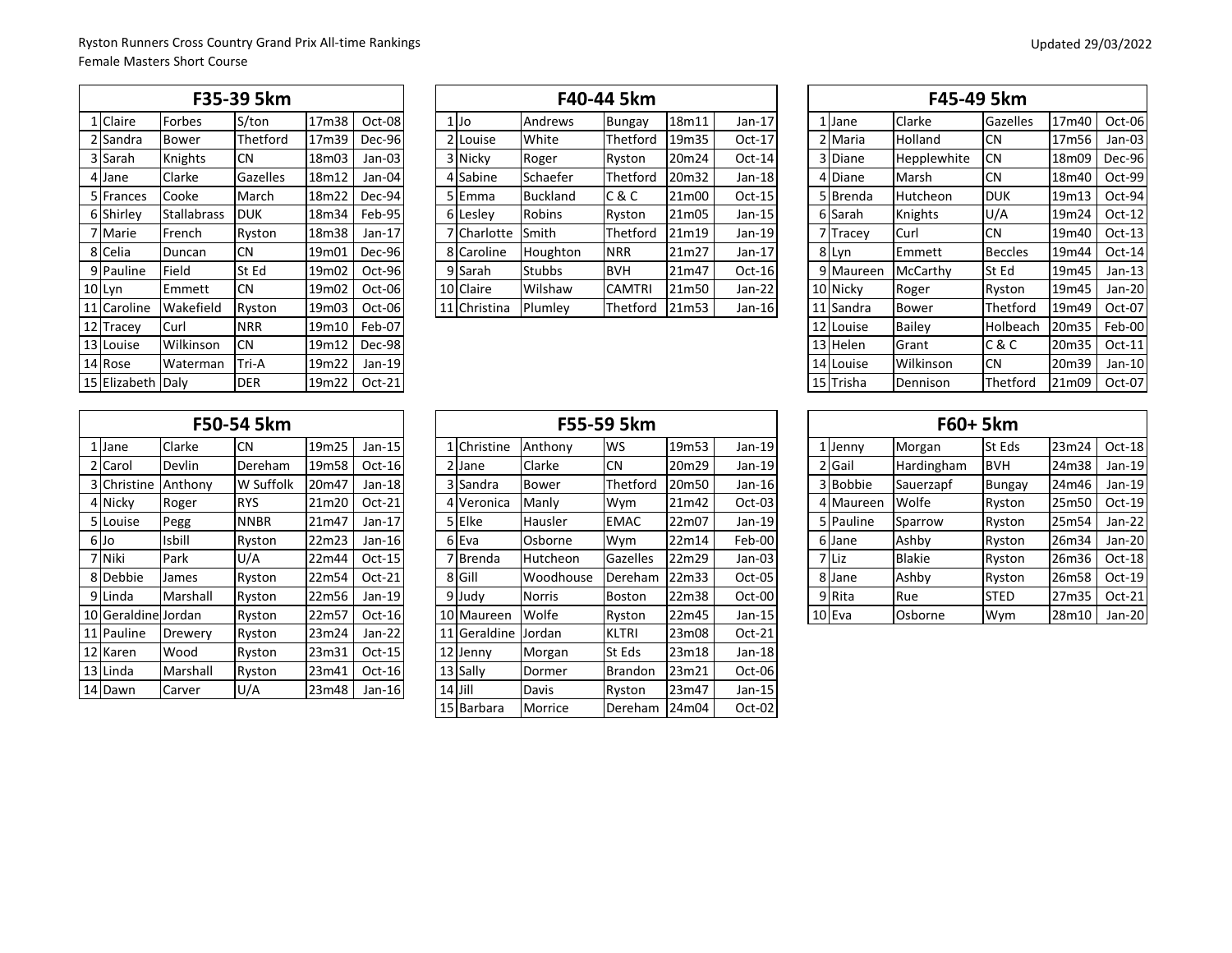|                  | F35-39 6.5km    |             |       |          |             | F40-44 6.5km    |            |            |          |  |                      | F45-49 6.5km   |            |             |               |
|------------------|-----------------|-------------|-------|----------|-------------|-----------------|------------|------------|----------|--|----------------------|----------------|------------|-------------|---------------|
| 1 Claire         | Forbes          | <b>CN</b>   | 23m55 | Mar-08   | $1$ Jo      | Andrews         |            | BUNG 24m20 | Dec-16   |  | 1 Jane               | lClarke        | <b>CN</b>  | 23m55       | Dec-09        |
| 2 Sarah          | Knights         | <b>CN</b>   | 24m22 | Dec-06   | 2 Sabine    | Schaefer        | THET       | 26m36      | Mar-18   |  | 2 Maria              | <b>Holland</b> | <b>CN</b>  | 24m22       | Mar-02        |
| 3 Carol          | Keller          | U/A         | 24m52 | Mar-02   | 3 Rose      | <b>Waterman</b> | TRIA       | 27m42      | $Dec-21$ |  | 3 Maureen            | McCarthy       |            | ST ED 26m16 | Mar-09        |
| 4 Molly          | James           | <b>WN</b>   | 25m13 | Dec-10   | 4 Sarah     | <b>Stubbs</b>   | <b>BVH</b> | 27m53      | Mar-16   |  | 4 Pat                | Partridge      |            | ST ED 26m30 | Dec-02        |
| 5 Cat            | Ricketts        | <b>WYM</b>  | 25m33 | Dec-14   | 5 Nicky     | Roger           | <b>RYS</b> | 28m16      | Dec-14   |  | 5 Helen              | Grant          |            | C & C 26m48 | Mar-12        |
| 6 Caroline       | Wakefield       | <b>IRYS</b> | 25m40 | Dec-06   | 6 Christina | Plumley         | THET       | 28m31      | $Dec-15$ |  | 6 Louise             | <b>Bailey</b>  | <b>NVH</b> | 27m34       | Dec-02        |
| 7 Lucy           | Emmett          | <b>BUNG</b> | 25m47 | Dec-11   | 7 Lesley    | <b>Robins</b>   | <b>RYS</b> | 28m37      | Mar-16   |  | 7 Louise             | Wilkinson      | <b>CN</b>  | 27m42       | Mar-10        |
| 8 Louise         | Wilkinson       | <b>CN</b>   | 25m57 | $Mar-03$ |             |                 |            |            |          |  | 8 Nicky              | Roger          | <b>RYS</b> | 27m45       | Dec-19        |
| 9 Elizabeth Daly |                 | Der         | 25m59 | Dec-21   |             |                 |            |            |          |  | 9 <sup>Gillian</sup> | Loughlin       | <b>CN</b>  | 28m09       | <b>Dec-10</b> |
| $10$ Cat         | Foley-Wray RNTS |             | 26m14 | Dec-21   |             |                 |            |            |          |  |                      |                |            |             |               |
| 11 Emma          | Wood            | <b>IRYS</b> | 26m21 | Mar-22   |             |                 |            |            |          |  |                      |                |            |             |               |
| 12 Dena          | Parfitt         | <b>NNBR</b> | 26m35 | $Dec-01$ |             |                 |            |            |          |  | 10 Trisha            | Dennison       | THET       | 28m10       | Dec-07        |
| 13 Tanya         | Taylor          | <b>NVH</b>  | 26m21 | Dec-07   |             |                 |            |            |          |  | Ann                  | Millett        | <b>NRR</b> | 28m13       | Dec-05        |
| 14 Sabine        | Schaefer        | <b>THET</b> | 26m24 | $Dec-15$ |             |                 |            |            |          |  |                      |                |            |             |               |

|            | F35-39 6.5km    |             |         |          |  |                  | F40-44 6.5km  |             |                   |                |  |           | F45-49 6.5km    |            |                              |        |
|------------|-----------------|-------------|---------|----------|--|------------------|---------------|-------------|-------------------|----------------|--|-----------|-----------------|------------|------------------------------|--------|
| 1 Claire   | Forbes          | <b>CN</b>   | 23m55 l | Mar-08   |  | l IJo            | Andrews       |             | <b>BUNG 24m20</b> | $Dec-16$       |  | 1 Jane    | <b>Clarke</b>   | <b>CN</b>  | 23m55                        | Dec-09 |
| 2 Sarah    | Knights         | <b>CN</b>   | 24m22   | Dec-06   |  | 2 Sabine         | Schaefer      | <b>THET</b> |                   | 26m36   Mar-18 |  | 2 Maria   | <b>Holland</b>  | <b>ICN</b> | 24m22   Mar-02               |        |
| 3 Carol    | Keller          | U/A         | 24m52   | Mar-02   |  | 3 Rose           | Waterman      | <b>TRIA</b> | 27m42             | Dec-21         |  | 3 Maureen | <b>McCarthy</b> |            | <b>IST ED 26m16   Mar-09</b> |        |
| 4 Molly    | <b>James</b>    | <b>WN</b>   | 25m13   | Dec-10   |  | 4 <b>I</b> Sarah | <b>Stubbs</b> | <b>BVH</b>  |                   | 27m53 Mar-16   |  | 4 Pat     | Partridge       |            | $ISTED$ 126m30               | Dec-02 |
| 5 Cat      | <b>Ricketts</b> | <b>WYM</b>  | 25m33   | $Dec-14$ |  | 5   Nickv        | Roger         | <b>RYS</b>  | 28m16             | Dec-14         |  | 5Helen    | Grant           |            | IC & C 26m48   Mar-12        |        |
| 6 Caroline | Wakefield       | <b>IRYS</b> | 25m40   | Dec-06   |  | 6 Christina      | Plumlev       | <b>THET</b> | 28m31             | $Dec-15$       |  | 6 Louise  | <b>Bailey</b>   | <b>NVH</b> | 27 <sub>m34</sub>            | Dec-02 |
| 7 Lucy     | Emmett          | BUNG 25m47  |         | $Dec-11$ |  | 'ILesley         | Robins        | <b>IRYS</b> | 28m37             | Mar-16         |  | 7 Louise  | Wilkinson       | <b>ICN</b> | 27m42   Mar-10               |        |
|            |                 |             |         |          |  |                  |               |             |                   |                |  |           |                 |            |                              |        |

|          |                  | F35-39 6.5km    |             |       |          |             | F40-44 6.5km  |             |       |              |  |                      | F45-49 6.5km   |             |                    |               |
|----------|------------------|-----------------|-------------|-------|----------|-------------|---------------|-------------|-------|--------------|--|----------------------|----------------|-------------|--------------------|---------------|
| 1 Claire |                  | Forbes          | <b>CN</b>   | 23m55 | Mar-08   | $1$ Jo      | Andrews       | <b>BUNG</b> | 24m20 | Dec-16       |  | 1lJane               | <b>Clarke</b>  | <b>CN</b>   | 23m55              | Dec-09        |
| 2 Sarah  |                  | Knights         | <b>CN</b>   | 24m22 | Dec-06   | 2 Sabine    | Schaefer      | <b>THET</b> |       | 26m36 Mar-18 |  | 2 Maria              | <b>Holland</b> | <b>CN</b>   | 24m22              | Mar-02        |
| 3 Carol  |                  | Keller          | U/A         | 24m52 | Mar-02   | 3 Rose      | Waterman      | TRIA        | 27m42 | $Dec-21$     |  | 3 Maureen            | McCarthy       |             | <b>ST ED 26m16</b> | Mar-09        |
| 4 Molly  |                  | James           | <b>WN</b>   | 25m13 | $Dec-10$ | 4 Sarah     | <b>Stubbs</b> | <b>BVH</b>  | 27m53 | Mar-16       |  | 4 Pat                | Partridge      |             | ST ED 26m30        | Dec-02        |
| 5 Cat    |                  | Ricketts        | <b>WYM</b>  | 25m33 | $Dec-14$ | 5 Nicky     | Roger         | <b>RYS</b>  | 28m16 | Dec-14       |  | 5 Helen              | Grant          |             | C & C 26m48        | $Mar-12$      |
|          | 6 Caroline       | Wakefield       | <b>RYS</b>  | 25m40 | Dec-06   | 6 Christina | Plumley       | <b>THET</b> | 28m31 | Dec-15       |  | 6 Louise             | <b>Bailey</b>  | <b>NVH</b>  | 27m34              | Dec-02        |
| 7 Lucy   |                  | Emmett          | <b>BUNG</b> | 25m47 | $Dec-11$ | 7 Lesley    | Robins        | <b>RYS</b>  |       | 28m37 Mar-16 |  | 7 Louise             | Wilkinson      | <b>CN</b>   | 27m42              | Mar-10        |
| 8 Louise |                  | Wilkinson       | <b>CN</b>   | 25m57 | Mar-03   |             |               |             |       |              |  | 8 Nicky              | Roger          | <b>RYS</b>  | 27m45              | <b>Dec-19</b> |
|          | 9 Elizabeth Daly |                 | Der         | 25m59 | $Dec-21$ |             |               |             |       |              |  | 9 <sup>Gillian</sup> | Loughlin       | <b>CN</b>   | 28m09              | $Dec-10$      |
| 0 Cat    |                  | Foley-Wray RNTS |             | 26m14 | $Dec-21$ |             |               |             |       |              |  |                      |                |             |                    |               |
| 1 Emma   |                  | Wood            | <b>RYS</b>  | 26m21 | Mar-22   |             |               |             |       |              |  |                      |                |             |                    |               |
| 2 Dena   |                  | Parfitt         | <b>NNBR</b> | 26m35 | Dec-01   |             |               |             |       |              |  | 10 Trisha            | Dennison       | <b>THET</b> | 28m10              | Dec-07        |
| 3 Tanya  |                  | Taylor          | <b>NVH</b>  | 26m21 | Dec-07   |             |               |             |       |              |  | Ann                  | Millett        | <b>NRR</b>  | 28m13              | Dec-05        |
|          |                  |                 |             |       |          |             |               |             |       |              |  |                      |                |             |                    |               |

|    |                    | F50-54 6.5km |            |       |               |
|----|--------------------|--------------|------------|-------|---------------|
| 1  | Jane               | Clarke       | <b>CN</b>  | 25m18 | $Mar-15$      |
|    | 2 Carol            | Devlin       | <b>DER</b> | 27m36 | $Mar-16$      |
|    | 3 Christine        | Anthony      | WS         | 28m47 | Dec-17        |
|    | 4 Nicky            | Roger        | <b>RYS</b> | 29m21 | Dec-21        |
|    | 5 Geraldine Jordan |              | <b>RYS</b> | 30m22 | <b>Dec-16</b> |
|    | 6 Linda            | Marshall     | <b>RYS</b> | 30m26 | $Mar-15$      |
|    | 7 Sarah            | Taylor       | <b>RYS</b> | 30m45 | $Mar-15$      |
| 8  | Debbie             | James        | <b>RYS</b> | 31m15 | Dec-21        |
| 9  | Karen              | Wood         | <b>RYS</b> | 31m20 | Mar-15        |
| 10 | Dawn               | Carver       | <b>NRR</b> | 31m50 | $Mar-16$      |

|                     | F50-54 6.5km |            |       |                |  |             | F55-59 6.5km |             |                   |                          |                |           | F60+ 6.5km    |             |                       |        |
|---------------------|--------------|------------|-------|----------------|--|-------------|--------------|-------------|-------------------|--------------------------|----------------|-----------|---------------|-------------|-----------------------|--------|
| 1 Jane              | Clarke       | <b>CN</b>  |       | 25m18   Mar-15 |  | 1 Jane      | Clarke       | <b>CN</b>   | 26m50             | Mar-19                   |                | $1$ Jenny | Morgan        | <b>STED</b> | 33m13                 | Dec-19 |
| 2 Carol             | Devlin       | <b>DER</b> | 27m36 | Mar-16         |  | 2 Christine | Anthony      | <b>WS</b>   | 27m44             | Dec-19                   |                | 2 Jane    | Ashby         |             | Ryston 35m18          | Dec-19 |
| 3 Christine Anthony |              | <b>WS</b>  | 28m47 | Dec-17         |  | 3 Veronica  | Manly        | <b>WYM</b>  | 28m58             | Dec-03                   |                | 3 Pauline | Sparrow       |             | Ryston 35m53          | Mar-20 |
| 4 Nicky             | Roger        | <b>RYS</b> | 29m21 | $Dec-21$       |  | 4 Sandra    | <b>Bower</b> | THET        | 30m08             | Dec-16                   |                | 4 Liz     | <b>Blakie</b> |             | Ryston 35m55   Mar-19 |        |
| 5 Geraldine Jordan  |              | <b>RYS</b> | 30m22 | Dec-16         |  | 5 Gill      | Woodhouse    | <b>DER</b>  | 30m34             | Dec-06                   |                | 5 Jane    | Ashby         |             | Ryston 36m12          | Mar-19 |
| 6 Linda             | Marshall     | <b>RYS</b> | 30m26 | Mar-15         |  | 6 Maureen   | Wolfe        | <b>RYS</b>  | 30m50             | Dec-14                   |                | 6 Eva     | Osborne       |             | WYM 37m03             | Dec-19 |
| 7 Sarah             | Taylor       | <b>RYS</b> | 30m45 | Mar-15         |  | 7 Eva       | Osborne      | <b>WYM</b>  | 31 <sub>m36</sub> | Dec-01                   |                |           |               |             |                       |        |
| 8 Debbie            | James        | <b>RYS</b> | 31m15 | $Dec-21$       |  | 8 Sally     | Dormer       | <b>BRAN</b> | 31m37             | Dec-06                   | 8 <sup>l</sup> |           |               |             |                       |        |
| 9 Karen             | Wood         | <b>RYS</b> | 31m20 | Mar-15         |  | 9 Judy      | Potter       |             |                   | BUNG  31m53   Mar-02     | $\overline{9}$ |           |               |             |                       |        |
| 10 Dawn             | Carver       | <b>NRR</b> |       | 31m50   Mar-16 |  | 10 Brenda   | Hutcheon     | <b>GAZ</b>  | 31m54             | Dec-04                   | 10             |           |               |             |                       |        |
|                     |              |            |       |                |  | $11$ Jill   | Davis        | <b>RYS</b>  | 32m19             | Dec-14                   |                |           |               |             |                       |        |
|                     |              |            |       |                |  | 12 Dawn     | Marshall     |             |                   | lSt Eds 132m31   Mar-181 |                |           |               |             |                       |        |

|                |           | F60+ 6.5km    |             |              |          |
|----------------|-----------|---------------|-------------|--------------|----------|
| 1              | Jenny     | Morgan        | <b>STED</b> | 33m13        | Dec-19   |
| 2              | Jane      | Ashby         |             | Ryston 35m18 | Dec-19   |
|                | 3 Pauline | Sparrow       |             | Ryston 35m53 | Mar-20   |
| $\overline{4}$ | Liz       | <b>Blakie</b> |             | Ryston 35m55 | Mar-19   |
| 5.             | Jane      | Ashby         |             | Ryston 36m12 | $Mar-19$ |
| 6              | Eva       | Osborne       | <b>WYM</b>  | 37m03        | Dec-19   |
| 7              |           |               |             |              |          |
| 8              |           |               |             |              |          |
| 9              |           |               |             |              |          |
| 10             |           |               |             |              |          |